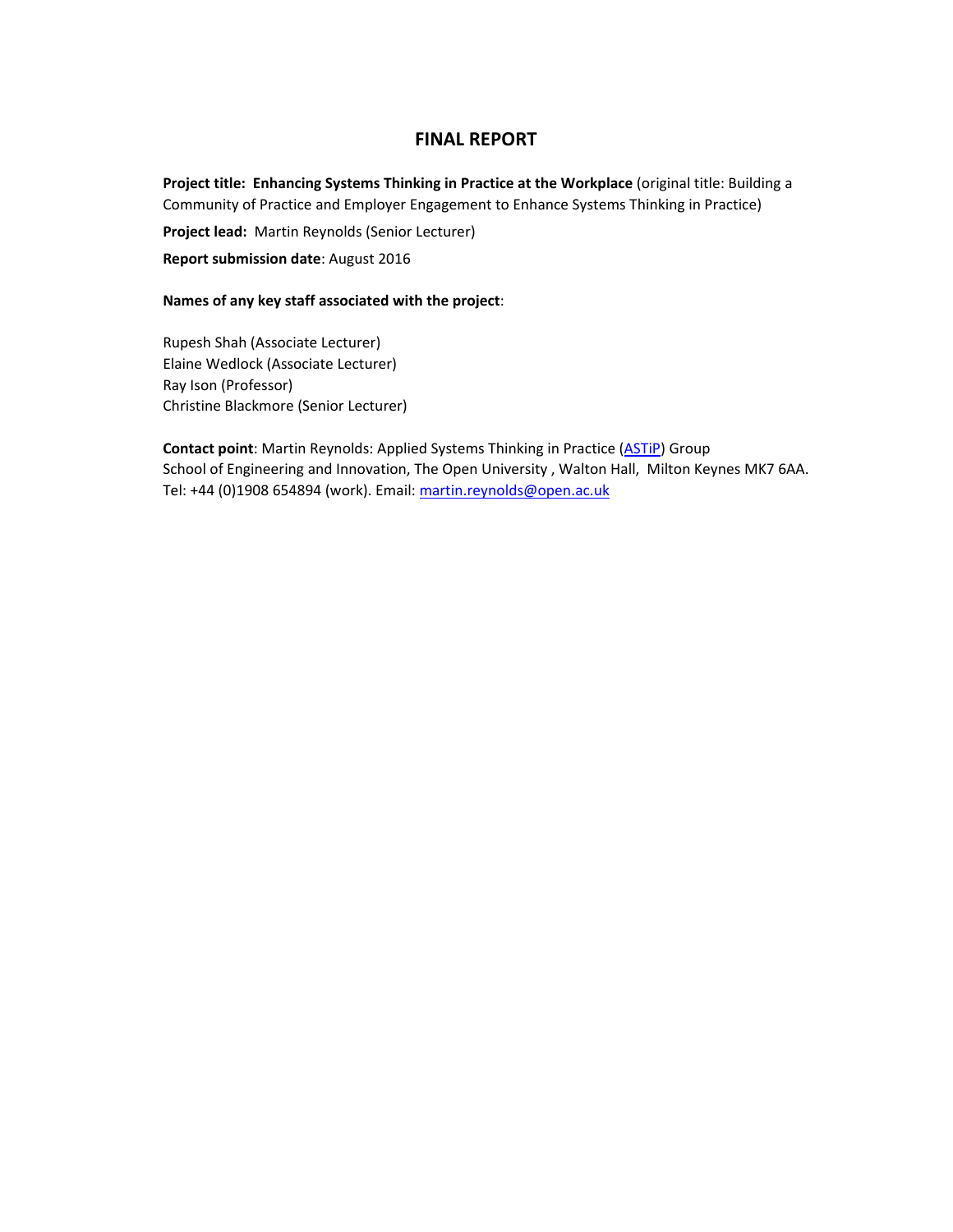#### Executive Summary

The eSTEeM project was an 18‐month systemic inquiry beginning January 2014 initiated by a core team of 5 academics associated with the production and presentation of the postgraduate programme in Systems Thinking in Practice (STiP). The inquiry comprised a series of online interviews over two phases, and a workshop held in London Regional Office in May 2015. There were 33 interviews in total, including interviews with 10 postgraduate students undertaking core modules associated with the STiP programme, 8 STiP alumni, 8 employers of STiP alumni, and 7 Associate Lecturers teaching on the STiP programme. The one‐day workshop involved 41 participants including members of the core eSTEeM team, all interviewees from both initial phases, along with other special guests invited on the basis of their involvement, support and interest for the STiP programme.

The project aimed to design a learning system for transforming the 'threats' of a gap between postgraduate study experiences and post‐study work experiences into 'opportunities' for radical pedagogic adaptation and (re)design. One such course where the gap is evident is with the postgraduate suite of qualifications in Systems Thinking in Practice (STiP) launched at the OU in 2010.

The primary aim of the inquiry was to seek ways of bridging the gap between the largely 'conceptual' world of distance teaching and learning at postgraduate level, and the more 'practical' world of applying learning experiences in the workplace. There is perhaps an assumption in postgraduate provision that PG qualified students have the capabilities of applying their PG skills to their workplace. The assumption might be reinforced at the OU where PG students tend to be mature‐age and part‐time. From the standpoint of many PG students who are professionally work‐based whilst studying, the divide between the two worlds can often be experienced as an 'either/or' dualism ‐ *either* they are studying *or* they are working – with there being a clear perceived boundary between the two worlds. For others, the two worlds might more helpfully be experienced as an interactive duality. Here, the learning activities are in continual interaction with workplace activities, where changes emerging in one world inform changes to the other world through a virtuous feedback pathway. Such interactive processes might be regarded as constituting praxis (theory‐informed‐action, or thinking‐in‐practice).

Arguably though, our pedagogic models of design and delivery of learning reinforces a dualism rather than promoting the duality of praxis. Since the first presentation of core modules in 2010, the STiP programme has endeavoured to address this pedagogic dilemma through enabling students to practice their learning through workplace‐oriented activities and assessments, and through reflective conversations amongst students sharing experiences of using module materials in their activities and assessments through vibrant student forums. The STiP programme has registered significant success in achieving praxis during core module presentations, but there remain challenges at a higher level in bridging the divide between STiP study experiences, and post‐study workplace experiences.

The eSTEeM inquiry provided an opportunity of, firstly, taking stock of claims towards bridging the gap between systems ideas and (work) practice, and secondly, exploring opportunities for engaging students, alumni, employers, and educators, for (re) designing more innovative models for pedagogic praxis. Such praxis invokes the need for promoting 'conversation' - engaging dualities rather than reforcing dualisms at different levels; individuals, communities of practice, and institutional workplaces. Whilst focusing on one PG programme, the overall rationale is based on the need for the Open University to become more responsive to changes in the environment, and adaptive to postgraduate needs more generally, and particularly in making learning more relevant to the workplace.

#### Aims and scope of the project

The project aimed to capture the pedagogic challenges of supporting postgraduates in their study of systems thinking in practice coupled with enacting systems thinking in practice in the workplace. The workplace might be that of educators, part‐time students, alumni, and employers of postgraduate students. Firstly, the aim was to capture the experience of students when they begin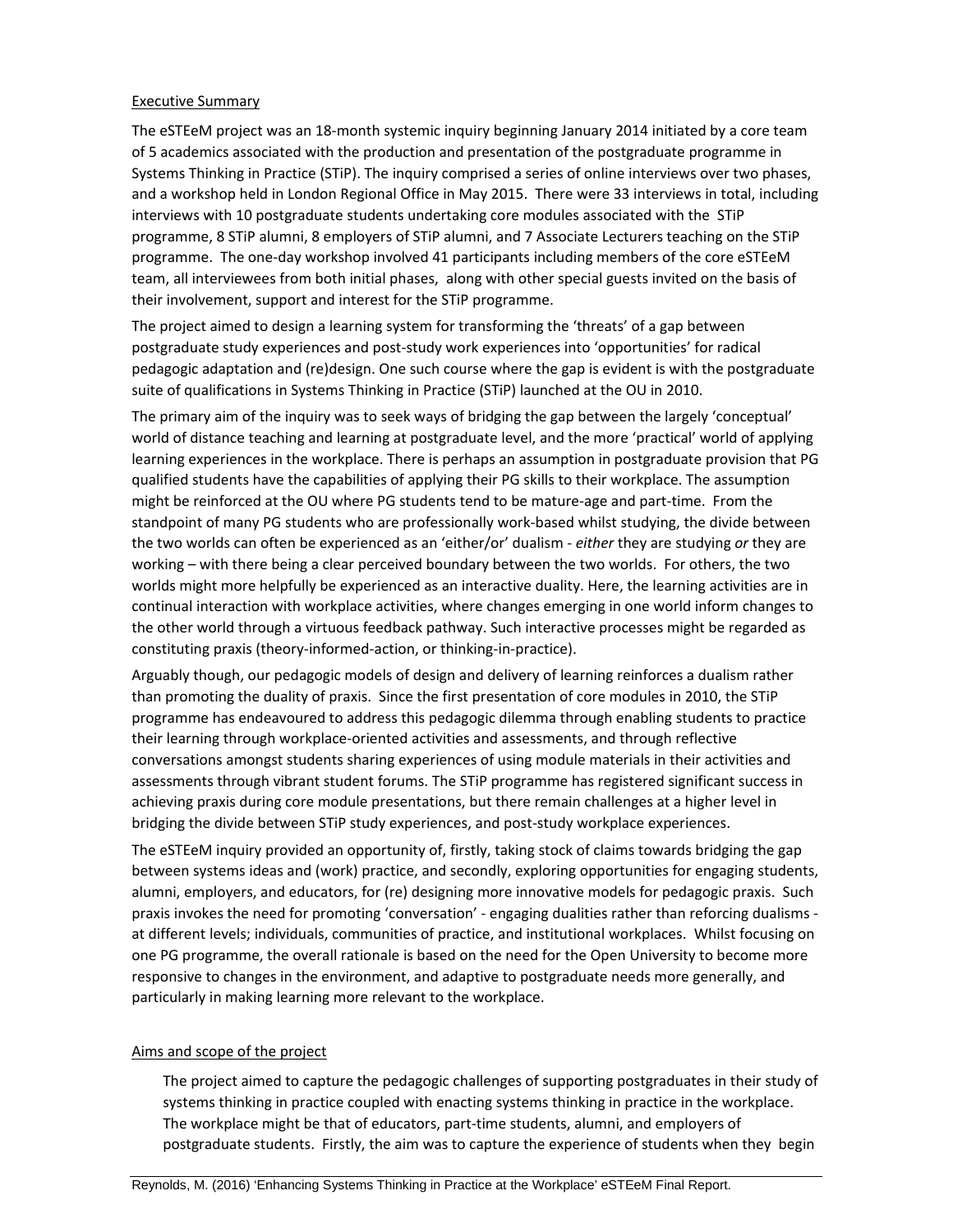studying their first core postgraduate Systems Thinking in Practice (STiP) modules **Thinking strategically: system tools for managing change (TU811)** and **Managing systemic change: inquiry, action, and interaction (TU812)**. Besides seeking out the generic difficulties encountered in starting postgraduate study, the project aimed to see how encountering systems thinking for the first time may require particular forms of support. We sought to gauge the differences between those who appear to flourish and those who struggle and/or withdraw in order to tailor/adapt the support given to STIP students. Secondly, the project aimed towards initiating ideas for mobilising support amongst part‐time postgraduate students, alumni, and workplace employers in co‐creating alternative models of postgraduate pedagogy for distance learning.

More precise project objectives comprise the following:

- 1. to reveal challenges for studying at PG level in general and STiP qualifications in particular
- 2. (alumni support) to explore possible mechanisms for alumni to support new students;
- 3. (employer support) to begin to articulate some of the conditions that employers might adopt to support their OU students during and post‐OU study
- 4. (educator support) to elicit opportunities for meaningful feedback from employers mediated by our STiP alumni regarding particular challenges and opportunities of integrating systems thinking in work practice.
- 5. to explore possibilities of making a wider research bid to funding bodies like HEFCE and/or EPSRC to explore relevance of findings to other areas of PG offerings

### **Activities**

The overall approach was to evaluate experiences of students, alumni, tutors, and employers, all associated with the STiP programme in order to support systems thinking in practice at the workplace (Figure 1)



Fig. 1 eSTEeM Project approach to enhance capacity for Systems Thinking in Practice (STiP) in the workplace

The research was carried out using the principle of a co‐inquiry platform – researching *with* people rather than *on* people ‐ through a series of structured conversations including interviews, follow‐up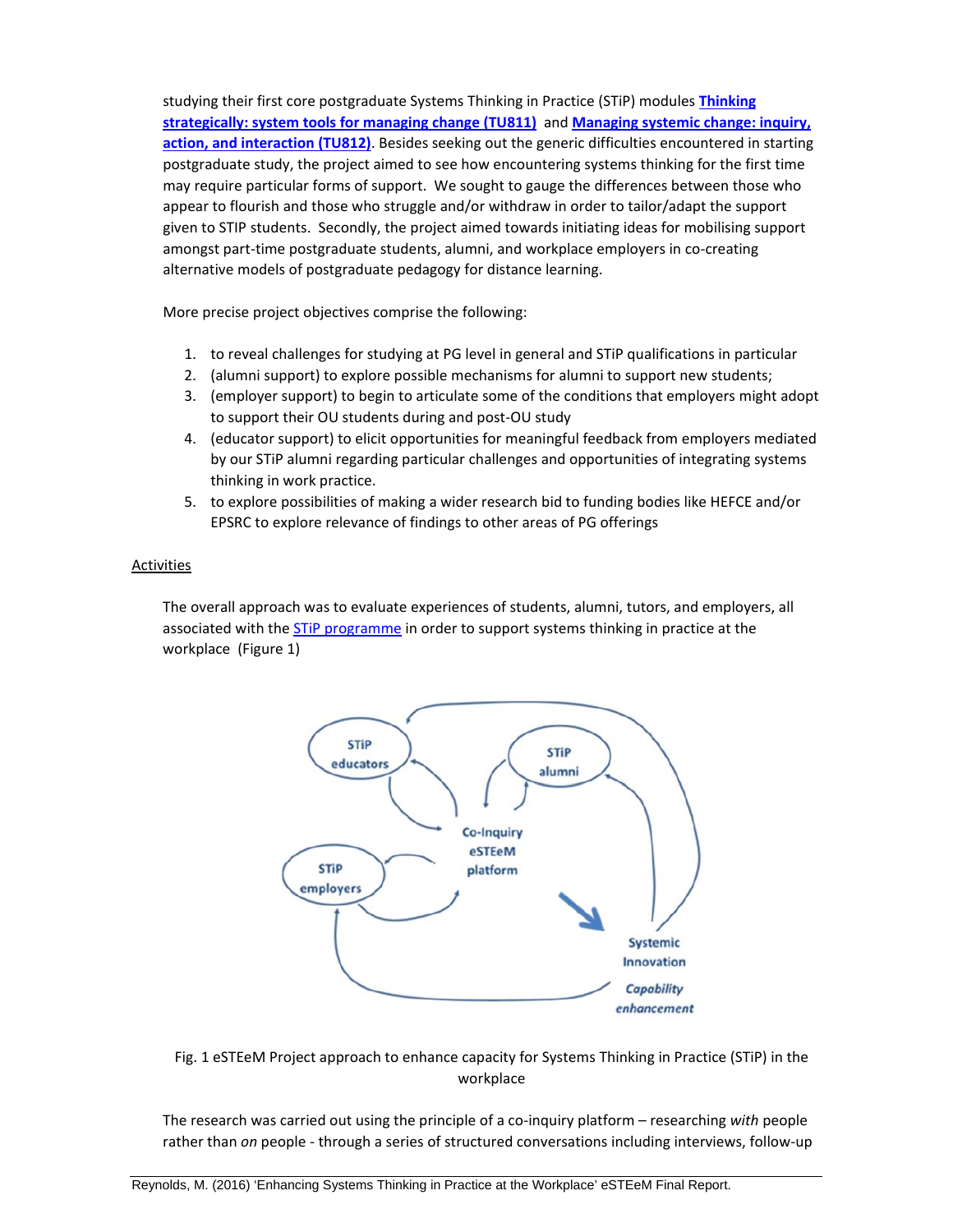online discussion, and a workshop event. The semi‐structured interviews were mediated through either phone or skype, depending on preferences and convenience negotiable between interview partners. Appendix A lists all participants involved with the project in all three phases. Appendix B provides a copy of the eSTEeM flyer developed along with copy of invitation sent to participants in each of three phases

Meetings were held involving various members of the eSTEeM team at strategic stages of the research. The project lead, Martin Reynolds, made presentations on progress of the research at the two eSTEeM conferences at Walton Hall held in 2014 and 2015, and one further conference at Walton Hall in 2016 – presented by eSTEeM team member, Ray Ison, covering for Reynolds (Appendix C). Three other project-related presentations at international conferences were made during the period of the research (Appendices D, E and F):

- (i) (Appendix D) "Thinking differently about sustainability: experiences from the UK Open University." Paper presentations from Martin Reynolds at Manchester Metropolitan University, September 2014 conference on World Sustainability and Tertiary Education
- (ii) (Appendix E) "Embedding sustainability through systems thinking in practice: some experiences from the Open University." Paper presentation from Chris Blackmore at Plymouth University January, 2015 conference on Education for Sustainability
- (iii) (Appendix F) "Bridging the Gap: spanning the distance between teaching, learning and application of systems thinking in the workplace". Paper presentation from Rupesh Shah in Berlin at the International Society for Systems Science (ISSS) conference on Governance in the Anthropcene in August 2015

The research was done in three phases involving the appointment of two experienced ALs from the STiP programme (Rupesh Shah and Elaine Wedlock). A total of 24 days consultancy work was commissioned for the ALs over the research period.

Phase 1 semi-structured interviews (by phone or skype) with (i) existing STiP students and (ii) ALs associated with core modules of the STiP programme.

- (i) 10 interviews were conducted by the two AL consultants using a standard qualitative research approach (Appendix G for interview structure). Each AL was assigned 5 students to interview, chosen from the current cohorts of TU811 and TU812, with the assistance of the STiP Curriculum Manager. Care was taken to ensure that the two ALs were not assigned students from their respective current tutor groups.
- $(i)$  Interviews were conducted with the eight ALs associated with STIP core module presentations to learn about their experiences and interpretations of student withdrawal (Appendix I for interview structure and invitation, and Appendix J for issues arising). These interviews were undertaken by Professor Ray Ison from the eSTEeM team, drawing on data regarding retention levels provided by IET. (The data and findings produced by the eSTEeM project extend and complement data that are recorded by IET and the new Module Management teams. Relevant staff from these areas were considered as stakeholders in the research.)

The ALs provided feedback to the 10 student interviewees in the form of a short report. This summarised the key 'barriers/ issues' and 'enablers' associated with experiencing of learning in the core modules. The two ALs also provided an opportunity to discuss the findings and give further feedback and clarification of issues arising through a scheduled OU Live event.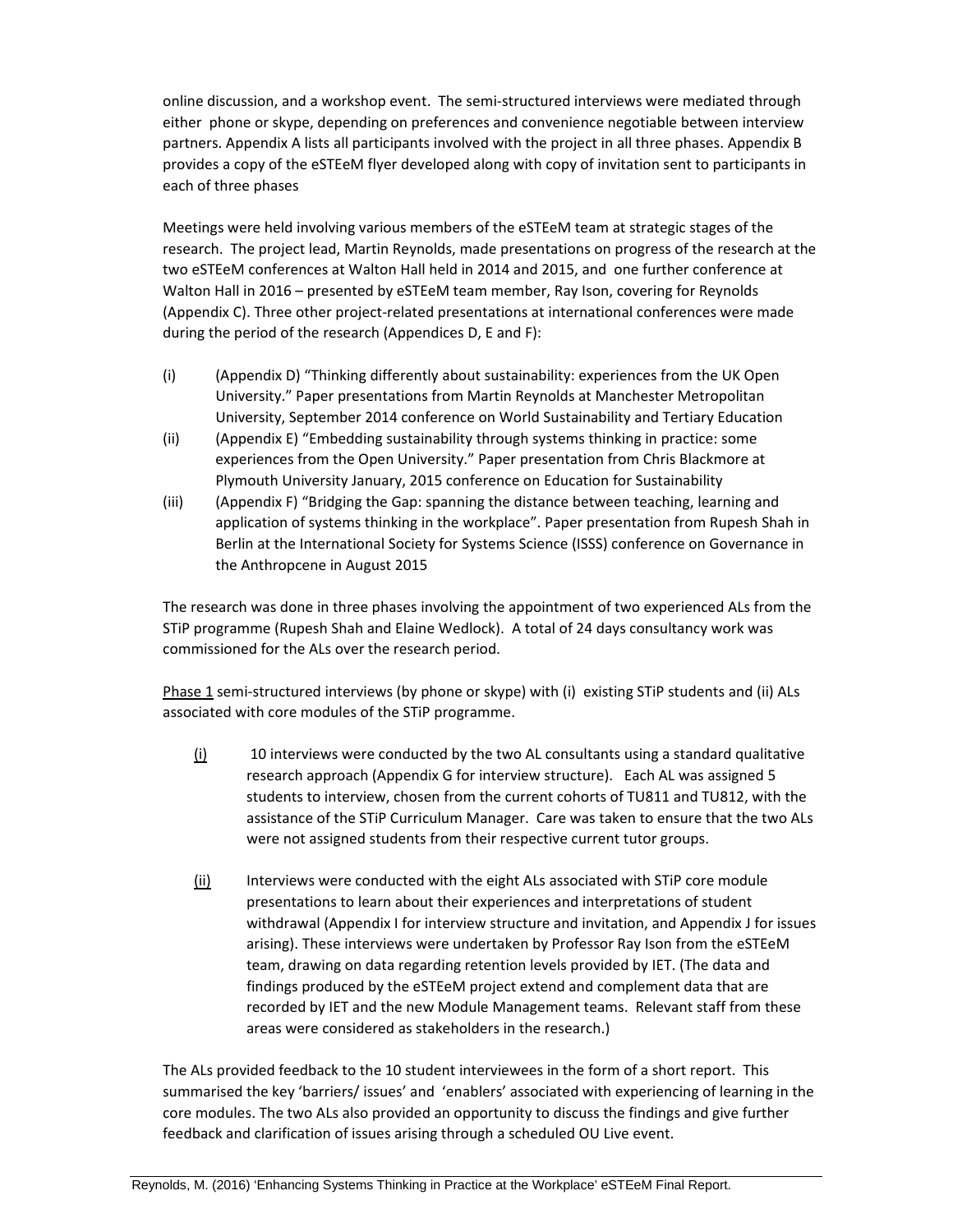The results of this first phase were documented with an initial overview of particular student 'archetypes' designed by the two ALs. The results were used to inform the second phase.

Phase 2 semi-structured interviews (by phone or skype): 16 interviews conducted by the two AL consultants with STiP alumni active in the OU alumni LinkedIn site and an employer and/or manager they nominated (i.e. 8 interviews with alumni and 8 interviews with employer‐partners of alumni). The questions here informed objectives (ii) to (iv) above. (Appendix K for interview structure)

Both phases 1 and 2 involved transcription of interview data using in‐house OU resources, and summary report writing from both phases in order to (a) feed‐back to interviewees and elicit further conversation and stakeholding engagement, and (b) provide basis for a working paper, to be developed further as a refereed journal article.

Phase 3 seminar and workshop events: Central to this phase was the preparation and delivery of a 1‐day workshop in London, Camden OU Regional Office on 8th May 2015. It was planned for and delivered by the whole eSTEeM team, as well one other STiP AL, Jitse van Ameijde, who was commissioned to compile a report on the event. The workshop involved representatives from all stakeholder groups including all interviewees from phases 1 and 2, other employer representatives and specially invited alumni. The workshop brought together STiP alumni, educators and employers to engage in a short collaborative inquiry designed as a system of collaborative inquiry around the dynamic of 'post‐study systems thinking in the workplace' (Figure 2)



#### **Fig. 2 Systems thinking in the workplace dynamics**

(May 2015 workshop collaborative inquiry framed around three sets of conversations)

After an initial cycle of inquiry around the general experience of a being a systems practitioner, the inquiry was structured around a further 3 cycles each focusing on the experience from a particular perspective (doing systems practice, educating systems practice, and employing systems practice).

This workshop event was followed by an in‐house workshop presentation by Martin Reynolds, as part of a wider 1‐day workshop organised by the STiP Qualifications Team (Blackmore, Ison and Reynolds) on the future development of the STiP programme for specially invited guests (including external examiners and assessors) at Walton Hall in June 2015. An ensuing Seminar presentation at OU Walton Hall campus through ASTiP research group in DEI (Department of Engineering and Innovation) is to be scheduled as a follow-up to this final report.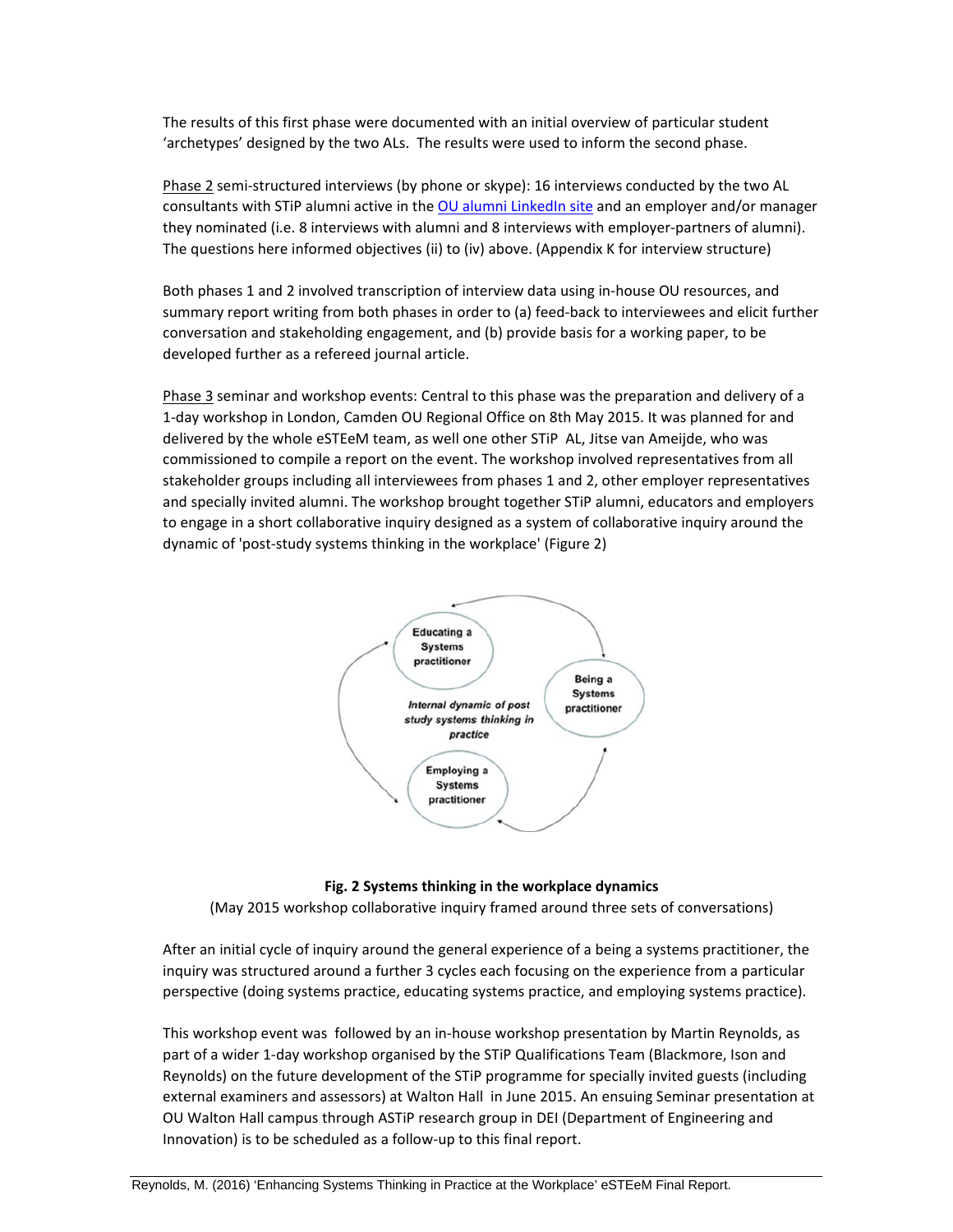#### Changes to planned schedules

One significant change in our planning occurred with Phase 2 and our need to settle for 8 paired interviews (alumnus and employer‐partner) rather than the 10 pairs that we originally aspired towards. Despite an enthusiastic response from STiP alumni on the STiP LinkedIn alumni site to engage with this phase, it proved very difficult gaining commitment and time for employer‐partners to engage with the research. The project was though very fortunate to elicit the support of 8 pairs of alumnus‐employer partners not just for the interviews but also for attendance at the workshop in London. For two partners, the interviewed employers were unable to attend. However, representatives of both employers were identified at similar levels of employment relationship and took up invitations to attend the workshop on behalf of their work colleagues.

Another change was necessitated in response to an employment opportunity taken up by one of our team member interviewers, Elaine Wedlock, during the project. Elaine's new posting did not impact on phases 1 and 2 interviews, but did require some renegotiation on workload commitments for phase 2 and phase 3 reporting. Elaine's project colleague, Rupesh Shah, agreed to take more of a lead on reporting back during the latter stages of the project. Contractual alterations involving both Elaine and Rupesh were agreed and made in consultation with the eSTEeM budget holder ‐ Mahruk Bailey.

#### Data sets gathered

All interviews from both phases were captured through recordings and transcriptions organised through Faculty staff. A dropbox area was set up to collate data, including transcriptions, minutes from team meetings, reports, conference presentations, and other documentation relevant to the project (both in planning and outcomes).

The next two sections – 'findings' and 'impacts' ‐ are associated with the research objectives listed above. The notes below on findings are focused on research objective (i). The notes on 'impacts' are focused on objectives (ii) to (v).

#### Findings

The 'findings' are drawn from reconfigured reports authored originally by colleagues Rupesh Shah and Elaine Wedlock on phase one (Appendix H) and phase two (Appendix L), as well as elements from a report on the phase 3 workshop event commissioned to Jitse van Ameijde (Appendix M) , and a conference paper lead-authored by Rupesh Shah at the ISSS conference in Berlin (Appendix F).

# **Objective 1: Challenges for studying at PG level in general and STiP qualifications in particular**

Five significant barriers to learning were identified principally from phase 1: (a) Making time and commitment for study and contact with tutors and other student. There are several elements to the modules, including module text books, a module website with core and additional study materials, online discussion forums and online tutorials. On their own these would be significant study resources to engage with but most students are also working full time and the combined pressure of study and work can be overwhelming. As one student commented:

"Yes, it has been a struggle. As I say, not because of the course content, I enjoy the subject and am very keen to learn about it to be honest but I have just found it too pressurised in dealing with the work *situation and trying to deal with study at the same time." (JB1)*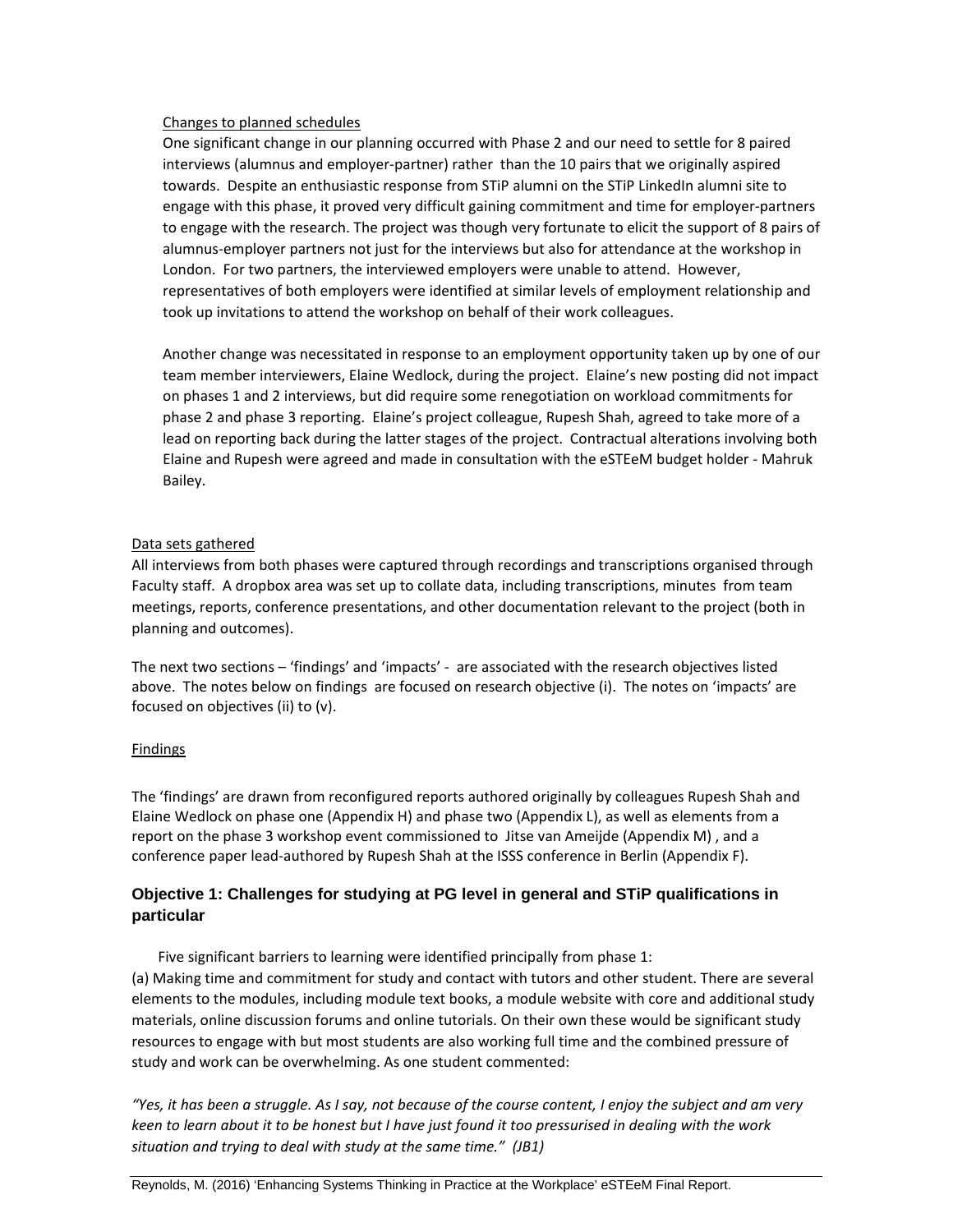(b) Difficulties engaging with philosophical elements of module material. The difficulties of the philosophical inquiry seemed to have been affected by the way in which some students tend to manage their part time study. One student noted that

"in a sense I do find it a bit philosophical. In a sense it is because it is like something that is totally new to me...because it is not a full time thing you have to do it in windows of maybe one hour two hours, you *know...it is broken up into many small small windows…it takes time to see the overall picture" (ZZ1)*

(c) systems terminology and language. that was used in the module materials, others were more troubled by this language. One student mentioned that:

I think I was in shock when I first started doing the... reading it, reading it because the first around that, *as I remember was all the stuff about, I can't remember specifically, the terms about feedback,* reinforcing loops and I just thought 'that is another language'. I just thought I had completely and utterly *bitten off more that I could chew, so that was a surprise. (AS1)*

(d) Limited range and scope of case study materials not covering the range of domains from which students come. Students on the modules come from a whole range of different backgrounds, including but not limited to engineering, environment and ecology, IT, health, education, international development, business, accounting, performance art and more. As a post-graduate module focused upon professional development, most students were aiming to translate and apply the ideas being introduced in the study to their context of work. The module materials included case studies, with many of the examples in one of the modules focsued upon the domain of sustainable development and environment.

(e) Setting up students to fail in the workplace. One of the issues raised by Ray Ison at the eSTEeM workshop was the dilemma: "…historically we have tended to equip people poorly for using systems ideas back in the workplace, […] an ethical issue where students were set up to fail when they try to apply their learning in a work‐context." (eSTEeM Workshop report, 2015). This had resonance in several items of feedback from the workshop; e.g.

"I believe this is probably true and a way forward might be for the course to potentially include additional *material regarding how to make change, without it being through a large scale change management programme, agreed by senior managers. i.e. behaviour change through "infecting" others, leading by* example etc. [...] I find incorporating our [systems thinking] ways into everything I do makes the way I work unique and I very often get asked how I do it. In my opinion, you MUST demonstrate the value of *systems thinking, not just talk about it." (Pauline Roberts, STiP alumnus, pers comm, May 2015)*

Helen Wilding – another STiP alumnus - reported at the May 2015 workshop that apart from being coached as a systems practitioner she was also becoming a change agent as a result, but wasn't sure whether she was adequately equipped to take on this additional role.

#### Retention of students and the role of academic teams

AL interviews with Ray Ison and subsequent correspondence with the STiP Staff Tutor (ST) raised a number of issues regarding student retention including ALs being informed of reasons for students' withdrawal (Box 1).

**Box 1 Issues of postgraduate student retention** (Notes from Ray Ison)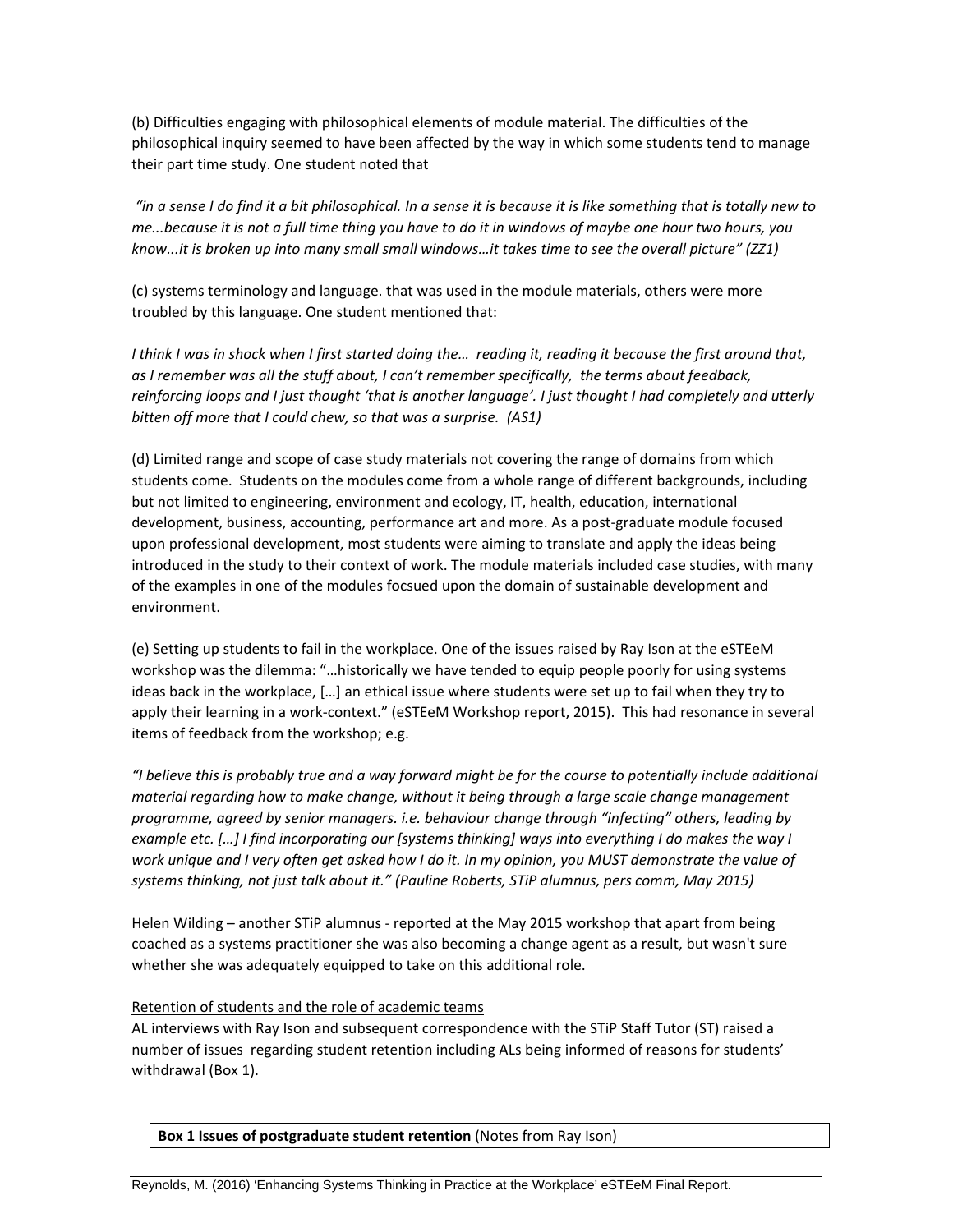- 1. Who has actually withdrawn or failed to complete? Available sets of data do not deal with students who failed to complete who did not advise the University. For example one AL in a presentation of TU812 had 6 students fail to complete – and none of them are on the data base. At this stage I imagine the number and % of those starting and completing can be found – but is there an easy way to do it?
- 2. Students who withdrew but came back later and did well were not tagged. This is part of a general systemic failure to have a feedback loop for ALs on their student achievement/performance/status (and through them – to us)

Comment from Staff Tutor (ST) "We do have a faculty 'data wrangler' so I would hope we can get some useful figures. I would also expect Circe could be interrogated to extract the information about returners ‐ someone just needs to write the query"

3. I found that I and almost all the ALs had very little understanding of the timelines and money issues associated with withdrawal, with and without penalty etc. I would dearly like to see a timeline that explains this in simple terms. I found there was confusion about TMA banking from those who thought it was not applicable to those who had recommended it.

Comment from ST: "Timelines for withdrawal and letting ALs know them ‐ hot potato. Because of complexities around different rules for UG student loans / funding and withdrawals there is a reluctance on the part of student support to let ALs ever give any advice to students on anything impacting finance. ALs have, at times, given out of date information with serious consequences. We have been talking about this in that context and STs certainly think that up to date information should be more visible to students and ALs so that ALs don't give advice but just point students to the information."

4. There is an issue about module initial starting conditions – what does and does not happen in the 2 weeks that materials are available to students but the AL contract has not begun – this may be worse when ALs do TU811 followed by TU812 – associated with workload etc.

Comment from ST: "…last registration date is so close to module start and processes are delayed because we can't finalise anything"

5. There was certainly a theme in the data that students were arriving in the course not having spoken with folk who knew anything about the courses – thus arriving with false expectations. New OU procedures were not, thus far, seen very positively.

# Opportunities: enabling features of STiP programme

Most students reported valuing the experience of studying the STiP module(s) and found value in the programme, its content, resources, activities and tutorials. Most students also reported a sense of 'having changed' somehow ‐ a new way of thinking and seeing things that can't be switched off. However, the duration and engagement with ideas can be problematic where the 'aha' moment might be delayed till after the six months period of the course, as often systems ideas take time to germinate and become fully internalised.

There were also some specific factors that supported learning that participants identified. These enablers included the

• high quality of study materials,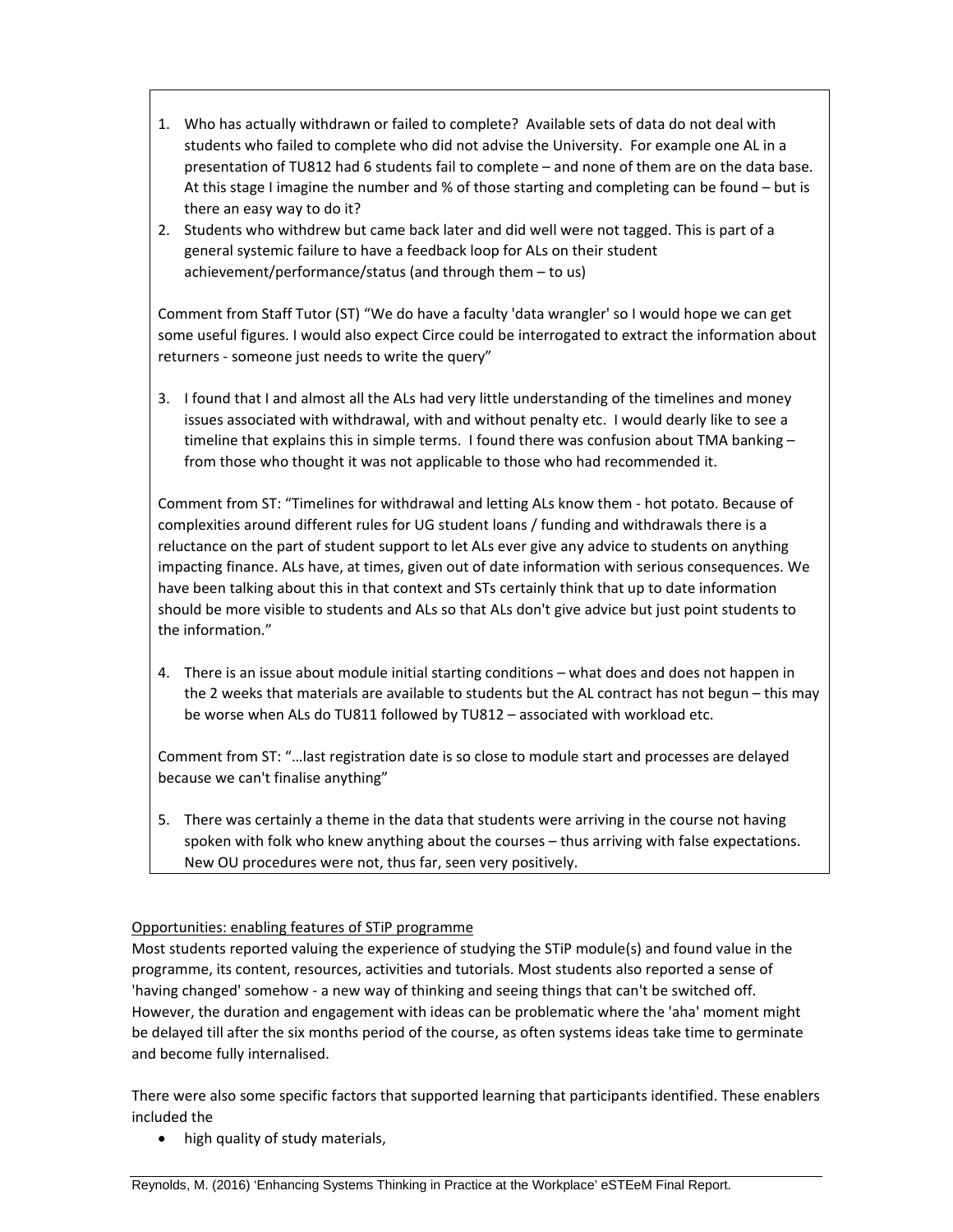- the richness and variety of voices on the programme (including those of fellow students on online forums) and
- the integration within module activities to work on applying ideas in practice.

Whilst some of these experiences of learning were shared, we also found that not all students encountered these challenges and enablers in the same way or in equal measure. In trying to make sense of the variety in experiences of students, Rupesh and Elaine developed some outline sketches or archetypes of systems learners that provided an interesting account for the researchers of the variety in which study on the module was encountered.

**Box 2 Systems Learning Archetypes** (further details of each archetype can be found in Appendix H)

- 1. **Teach me tell me**…Person who doesn't have much agency ‐ lower grade/level in organisation
- 2. **People who have the management role/experience** ‐ 'MBA ready'; Newish to systems, might be engineers and business types.
- 3. **Get the diploma and make hay**. …Has been out in the world, and done a lot of work and come across systems thinking in other situations as a 'field' and then purposefully pursued further learning in systems.
- 4. **'Geoffrey Vickers lite'** …People who are more senior, perhaps coming to retirement. Used to having the dominant perspective, used to being in authority and having power
- 5. **Naked systems thinkers** …Maybe natural systems thinker …already see perspectives and messiness.

#### Applying STiP to the workplace

Phase 2 interviews, firstly with STiP alumni (referred to as STiPers), and secondly, followed separately with their employer-partners, raised a number of themes in relation to the application of systems thinking in practice at the workplace (see Appendix L for more detailed summaries from interviewers, RS and EW).

When the application of systems ideas in practice was discussed, the eSTEeM team found that most of the participants who were attempting to apply the ideas in practice were doing so in something of an under‐the‐radar or behind‐the‐scenes manner. We found that explicit use of systems thinking in the workplace was somewhat limited, with many participants tending to work with systems thinking for individual sense making or off‐line design work. For some of the practitioners, such an approach seemed to be experienced as a problematic constraint on the scope of their practice, whilst for others it was a more accepted part of organisational circumstance.

We found seven significant factors that influence employee STiPers' capacity to apply systems thinking in practice at the workplace (Figure 3):

(i) Employees learning and understanding from module material. Two of the alumni were content in using systems to help their own understanding of situations on their workplace. Most of the STIPers are using ideas to inform and develop their own thinking. Often this happens 'under the radar' or out of public view. This raises the question: How does a STIPer decide when to make STiP learning more observable? For example, one respondent had not previously used systems thinking in her consultancy facilitation practice directly, but clearly feels more confident to apply her understanding of STiP for improving her practice, whilst not overtly referring to STiP.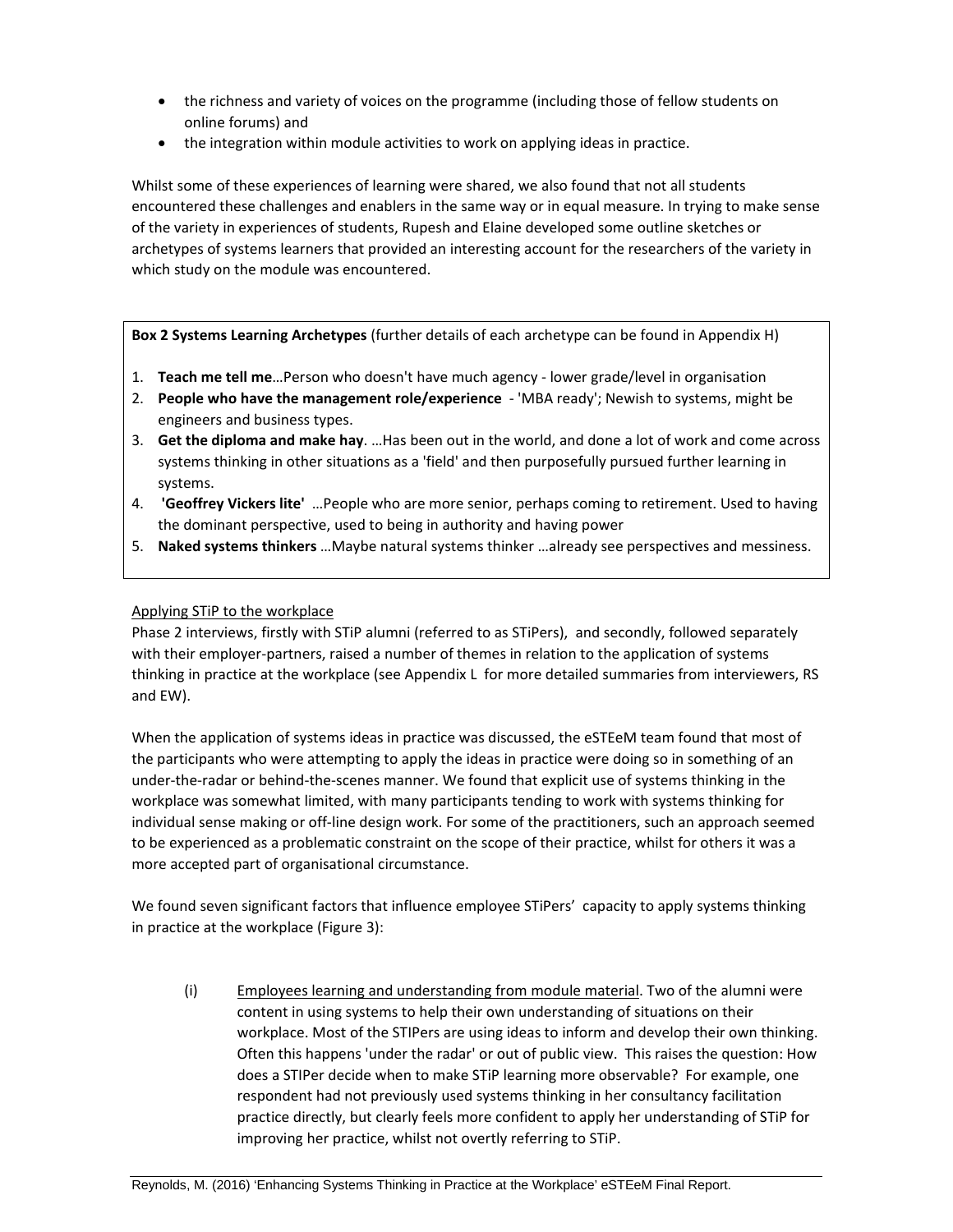- (ii) Employees confidence in overt application. Part of the STIPers work in applying systems thinking comes in the need to negotiate a political position with respect to how to engage with and use the ideas. The quality and terms of this negotation are influenced by the 'action logics' (see item (vi) below) of both the STIPer and their employer partner/internal sponsor. Where a more explicit use of systems thinking is made, often there is a role played by external experitse and external champions that seems to influence the dynamics or way in which the explicit use of the ideas are taken.
- (iii) Employee-employer relationship and sense of trust. A major factor in the relationship between employer and employee is the quality of trust and willingness to be lead to do things and get the results. The confidence or strategic orientation of the line manager may make a significant difference. For example, the permission to try things out. (One employer was not aware of the students' knowledge beyond the understanding that he had taken a course at the OU. However he praised the students approach to work and had a lot of trust in his ability and gave him autonomy to complete tasks in whatever way he wanted to. This employer was less interested in method and more interested in results.)
- (iv) Employer appreciation of STiP competence 'knowing when a difference makes a difference' . "In my work situations I think people would appreciate systems thinking if they knew what it could do for them. One manager said to me "I would love to ask you to use systems thinking but I have no idea what for because I don't know the scale of what it is able to deal with." Many managers I have worked with understand: bringing a positive approach to the team, managing change and leading but they don't associate these with systems thinking." (Pauline Roberts, pers comm, May 2015). The appreciation of what STiP is and what it has to offer will vary considerably amongst different individual employers.
- (v) Workplace culture of acceptability Different and contasting sets of ideas, values, approaches will only be acceptable depending on the pressure for action that is 'practical' and within current 'frames' of reference. The operating context within which STIPer operates can make a difference to the ability to apply ideas. Some obvious relevant dimensions are sector (business, NGO etc) and geography. However, also important in affecting the STIP practices are previous organisational experience of systems (cf experience of NHS and Lean). It seems also that language within the context of application is a relevant issue to the acceptability of ideas, something about not seeming too.... Challenge of working with and using non-verbal communications in cultures where verbal knowing has a hegemony (cf …compared with engineering contexts where diagrams are more the 'norm'). "I think that practitioners working within the workplace (not as consultants) need to: lead by example, show not tell, choose their moments carefully, act wisely and "infect" others. Remember the power of systems thinking and that it can be overwhelming. We need to remember that exposing things that are obvious to us but haven't been obvious to others can elicit a negative response (this is where the acting wisely comes into it). Be mindful of the fine line between being helpful & revealing and being overwhelming and scary. We also need to be mindful that other motivations will be at play in our situations."

"I think we need to help practitioners build resilience. I feel almost like I have discovered a new medical condition: systems thinking bipolar because I find using systems thinking is: uplifting, yet disheartening if you can't get people on board; exhilarating, yet frustrating and very exposing but you must proceed with caution. Resilience is key to survival. I find that a gentle, mindful approach is useful." (Pauline Roberts, pers comm, May 2015)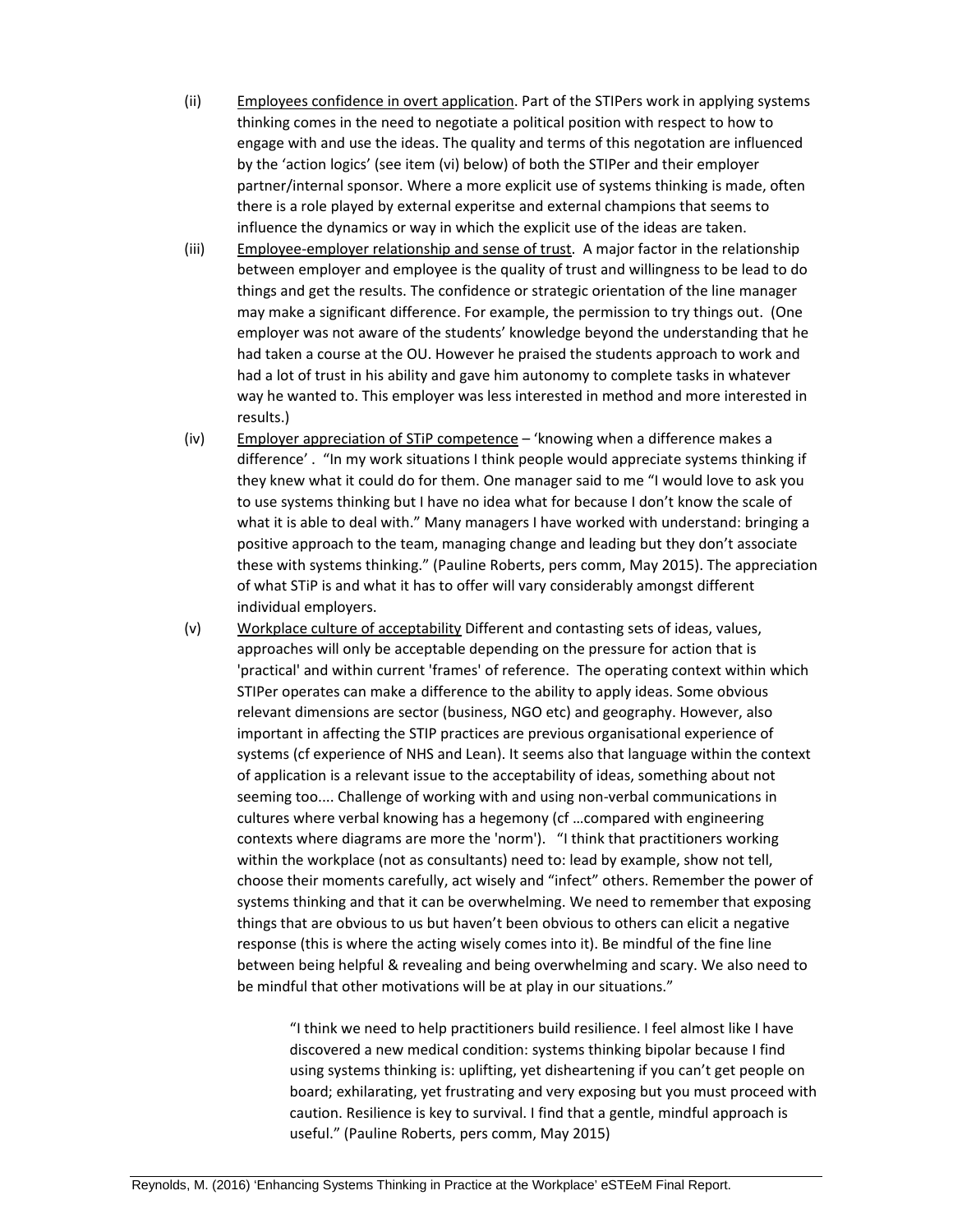(vi) 'Action logic' of employers: Employers have differing attitudes or modes of engaging with the employees skills in systems thinking which had some influence upon how systems thinking could be used by the learners. 'Logics of action' relate to the enabling space provided by employers for allowing employees to use their learning in the workplace. Some identifiable 'logics of action' were surfaced and made explicit. The logics vary "from 'covert and personal', to 'overt and external, but still personal', towards a more conducive 'group and collaborative' logic.

At least one employer from the Camden workshop made the point that the employee's STiP knowledge was valued but no more nor less than other employees knowledge that fell in different traditiuons of practice. The employer recognised the enthusiasm and so felt there must be something in it but hadn't elevated it to being any more promising than other experience. So the employer in some sense wasn't showing a particular interest in STiP, but more in their employee irrespective of the particular practice being advocated. Might this affect the extent to which STiP can be applied? For instance one might imagine a group of work colleagues approaching an issue at work, and the STiPer saying….STiP has something to offer here…and everyone else saying X, Y or Z has something to offer. The action-logic culture might be that instead of a group working together to approach something systemically in a purposeful way, each individual just continues to plough their own furrow. The employer might register interest and allow overt, externalised expressions of concern to prevail, thus being systemic in valuing all perspectives. But this could be quite a limitation as the workplace could get stuck in a relativist or pluralist epistemology rather than moving to the next level of collaborative learning (based on contextualised relativism)

The move between these phases of action logic is influenced by the employer/sponsor particularly when Systems Thinking is not fully understood or grasped by the employer. For example, some action logic of employers/sponsors seem to allow the STiPer to explore and experiment with trying out ideas and moving from 'covert and personal' towards more 'external' and 'group uses' of systems thinking.

(vii) Workplace pressures: Time and availability of other resources, including finance, provide pressure on space for experimenting on new ideas and practices. Respondents mentioned lack of funding in the workplace leads to more pressure to complete work and heavier workloads. There seems to be a trend to revert back to business‐as‐usual methods when there is a lot to do. There is a perception that systems thinking takes time.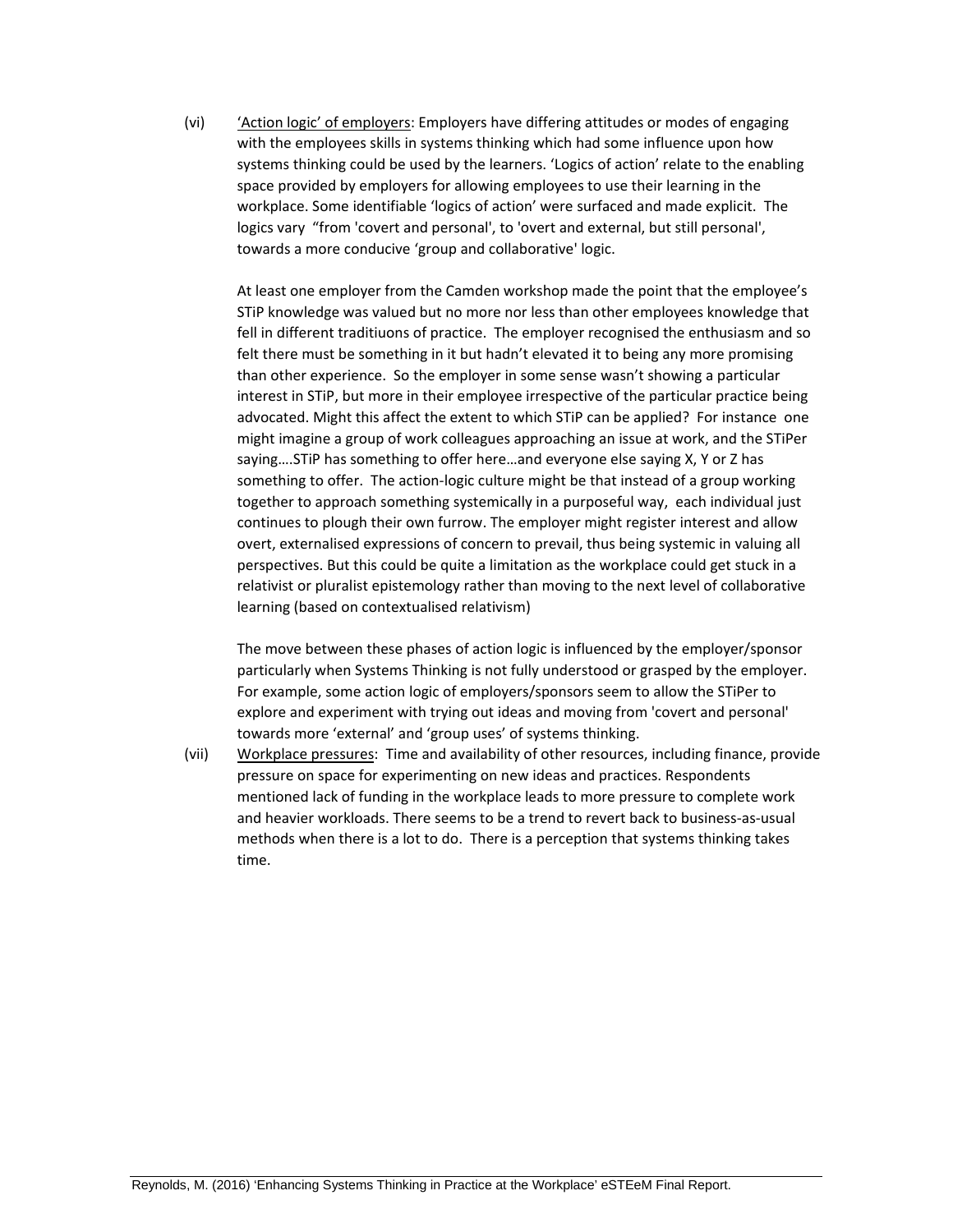

**Fig.3 Factors affecting application of systems thinking in practice at the workplace**  (adapted from Rupesh Shah presentation to ISSS Berlin, August 2015)

# **Significant successes of the project**

The findings of this research will inform the future development of the STiP programme. One significant measure of success in the process of undertaking the research is the unique opportunity to engage with meaningful conversation around pedagogic development at postgraduate level amongst three sets of stakeholders:

- STiP students outside of their OU module environment
- STiPers alumni of STiP with their benefit of in-work post-study experience
- STiPer employers

Each set of respondents demonstrated a keenness to continue with the conversation around clear mutually beneficial initiatives.

In addition, the eSTEeM project generated further mutually beneficial conversations with an important UK based grouping – Systems and Cybernetics in Organisations (SCiO) – one opportunity surfaced in possibly working together in order to generate a systems thinking competency framework. A further small contract has been drawn up for Rupesh Shah to explore the possibilities of engaging with SCiO and other interested parties in promoting the OU as a lead agency for developing a competency framework for systems thinking in practice

#### Impact

Whilst the above section on 'Findings' are closely associated with **Objective 1**: *Challenges for studying at PG level in general and STiP qualifications in particular*, the 'Impacts' of the research can be associated with **objectives 2** to **5** and particularly the sources of potential support offered to enhancing the student experience through alumni, employers, in concert with educators (see Table below)

| Template for eSTEeM report on <b>Impacts</b>      | Project <b>Objectives</b> 2 to 5                |  |
|---------------------------------------------------|-------------------------------------------------|--|
| a) Student experience                             | <b>Objective 2</b> (alumni support): to explore |  |
| In what ways has your project impacted on student | possible mechanisms for alumni to support       |  |
| learning?                                         | new students                                    |  |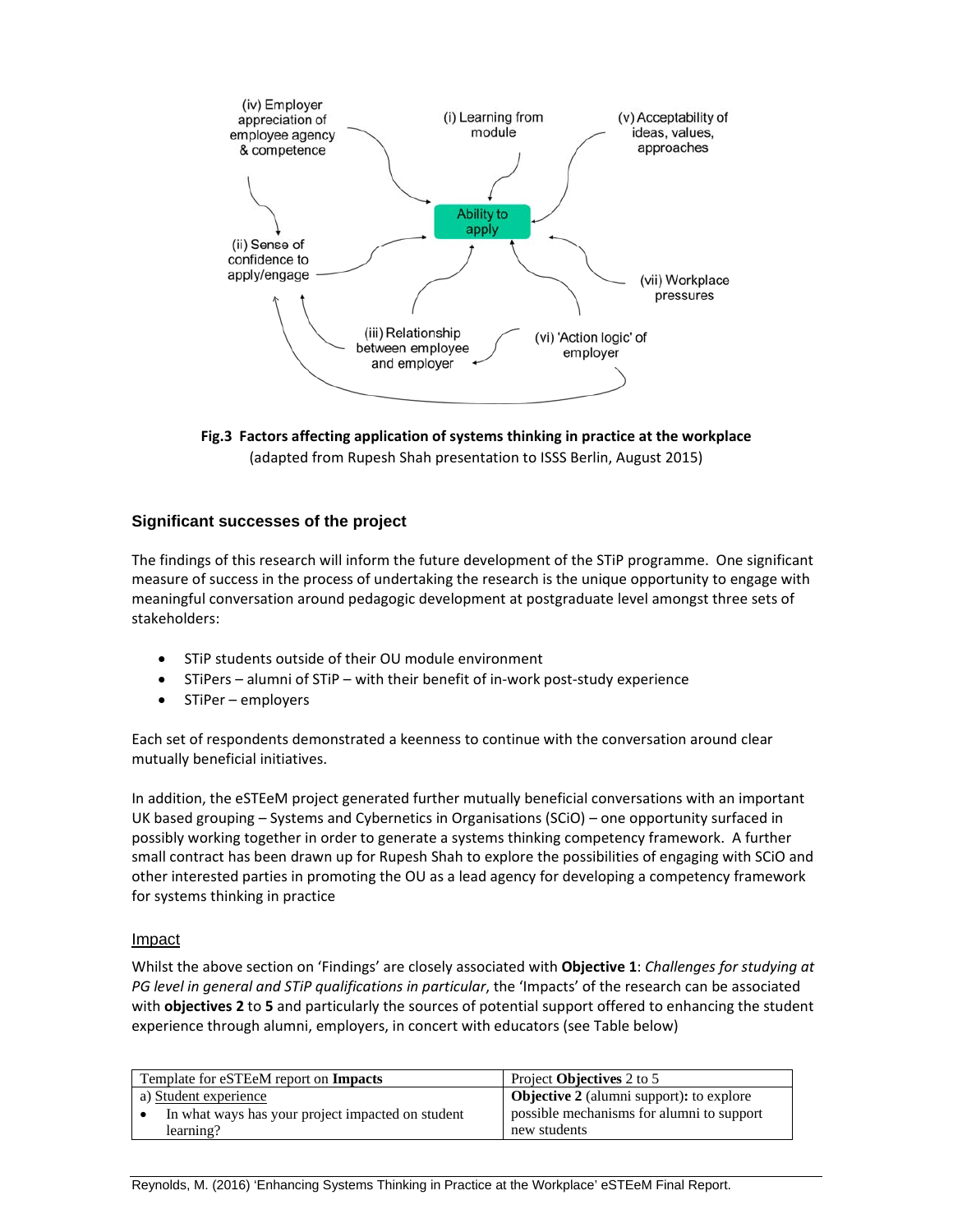| ٠ | How is your project contributing to increasing student<br>success (i.e. retention, employability, etc.)?<br>Have there been or will there be any benefits to<br>students not directly involved in your project? | <b>Objective 3</b> (employer support): to begin to<br>articulate some of the conditions that<br>employers might adopt to support their OU<br>students during and post-OU study                                                  |  |
|---|-----------------------------------------------------------------------------------------------------------------------------------------------------------------------------------------------------------------|---------------------------------------------------------------------------------------------------------------------------------------------------------------------------------------------------------------------------------|--|
|   | b) Teaching<br>How have you affected the practice of both yourself and<br>others within the OU?<br>What has been the impact of your project outside the<br>OUI?                                                 | <b>Objective 4</b> (educator support): to elicit<br>opportunities for meaningful feedback from<br>employers mediated by our STiP alumni<br>regarding particular challenges and<br>opportunities of integrating systems thinking |  |
|   | c) Strategic change and learning design<br>What impact has your work had on your Unit's or the<br>University's policies and practices?                                                                          | in work practice.<br><b>Objective 5:</b> to explore possibilities of<br>making a wider research bid to funding bodies<br>like HEFCE and/or EPSRC to explore<br>relevance of findings to other areas of PG<br>offerings          |  |

The key substantive impact of the research was to trigger ongoing conversations with relevant stakeholders including postgraduate alumni, employer representatives, professional institutions, ALs, and central academics associated with postgraduate pedgagogic development at the OU. This has in turn contributed to relationship and community building for the purpose of developing the STiP programme; an impact that crosses several objectives of the eSTEeM project.

The conversations were further triggered through the full‐day workshop event held at the Camden Regional Office in London on 8th May 2015.

The following notes are aligned with research objectives 2 to 5, incorporating the potential impacts on student experience, teaching strategies, and wider strategic design at the OU and beyond.

# **Objective 2 (alumni support): mechanisms for alumni to support new students**

Helen Wilding, a STiP alumnus from the first cohort of the STiP programme, at the London workshop in 2015 presented some of her reflections on her experience around learning and applying systems ideas following the STiP programme. Helen spoke about being quite worried that she would lose the contact with other students after completing the STiP programme, which would provide fewer opportunities to talk "systems jargon" which she would miss. To address this, Helen, with the help of alumni colleagues, set up the LinkedIn group around STiP. The OU STiP Alumni group now has over 1000 members.

Helen was also worried about the lack of "structure" to guide further learning, and how it would be possible to use the alumni group to progress and provide each other structure for continued learning.

The STiP alumni site provides an actual and potentially helpful source for informing students about the core modules of the programme. This would address one of the issues raised by ALs and the Staff Tutor: "Students don't talk to anyone who knows what a module is about before they sign up. Of course the institution doesnt want the expense of doing this anyway. Ironically we have a lot of good, module related, content on Open Learn ‐ which would be useful for students to explore, but we can't point students to it as it's not badged with module codes anymore." (Staff Tutor, pers. Comm., June 2014)

One alumnus STiPer commented on feedback from the workshop: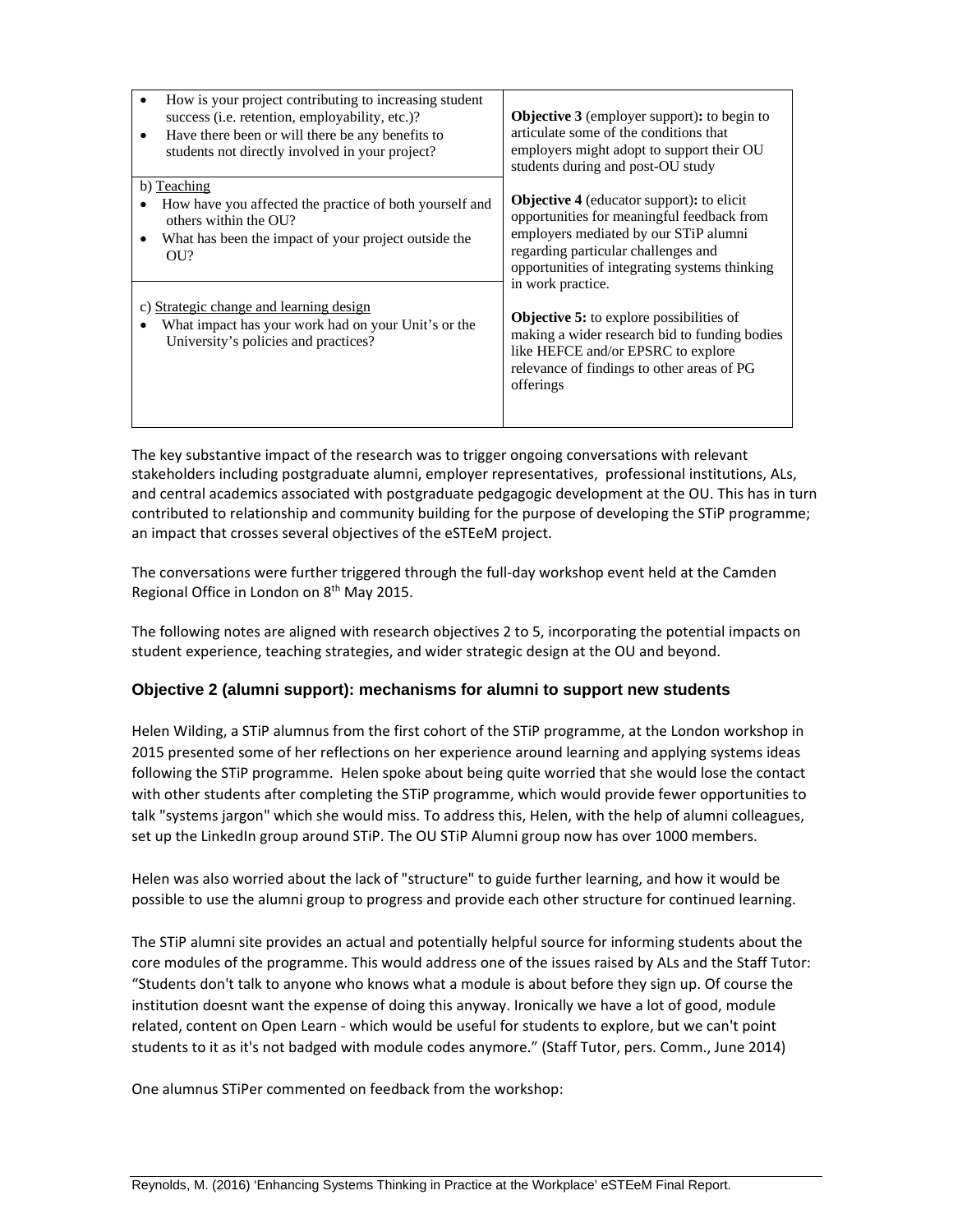"I feel a little sad that, 'Trying to measure the success of the STiP programme in terms of practical changes was seen as an unrealistic expectation for an academic institution.' It's a shame that we can't find a way to capture the full benefits of the STiP programme more. i.e. how it has developed us as people, rather than just the work success we have/ have not had. For me the STiP programme literally did change my life, and continues to do so on a daily basis. In my opinion, nothing is more powerful than that." (Pauline Roberts, Pers. Comm., May 2015)

It was also reported in the workshop that although the LinkedIn group was a great place for people to swap interesting material they had read, due to its size it was no longer a place where everyone knows one another which allows for more sensitive discussions about issues people are facing and how to resolve these.

From the workshop, a question was asked surrounding the motivation of people who enrol in systems modules, and what opportunities might be available to give prospective students a better idea of what they can get out of STiP. It was suggested that there might be room for a competency framework for systems practice (referred to again under Objective 3).

# **Objective 3 (employer support): to begin to articulate some of the conditions that employers might adopt to support their OU students during and post-OU study**

After a brief overview from Elaine and Rupesh on insights from Phase 2 employers' perspectives, the final session in the workshop involved a plenary conversation around the employer perspective on systems practice. Employers were found to value the employees with the STiP qualification, particularly in relation to the energy that they bring to their organisations and their capacity for facilitating events and eliciting multiple perspectives.

One key barrier was noted in terms of allocating time and space to systemic activity, as it was found to be quite difficult to allocate time and space to do things differently when there isn't much time and money to go around.

It was suggested that employers don't necessarily need to understand what systems practice is, but that their role should lie in providing a platform on which systems practice can emerge and flourish. Some of the employers present noted that in their view their employees' engagement with the STiP programme was mostly about the development of the individual and they had no expectations in terms of this development translating into organisation‐wide changes or wider adoption of systems practice.

The STiP programme's ambitions were seen by the employer representatives as quite lofty but perhaps less realistic. The value of the STiP programme was seen to lie primarily in the academic domain and the practice dimension of systems practice was seen as lying outside the scope of an academic qualification in systems thinking and practice. Trying to measure the success of the STiP programme in terms of practical changes was seen as an unrealistic expectation for an academic institution.

In relation to taking purposeful action to implement learning from systems practice, Helen Wilding at the workshop reported being able to go only so far without introducing 'it' to others. The initial part of her journey involved mostly covert use of systems thinking under the radar, but there comes a point where it is no longer possible to be effective without being more explicit about using systems thinking. This moment of having to introduce it to others appeared to be a recurring theme on the STiP alumni LinkedIn group.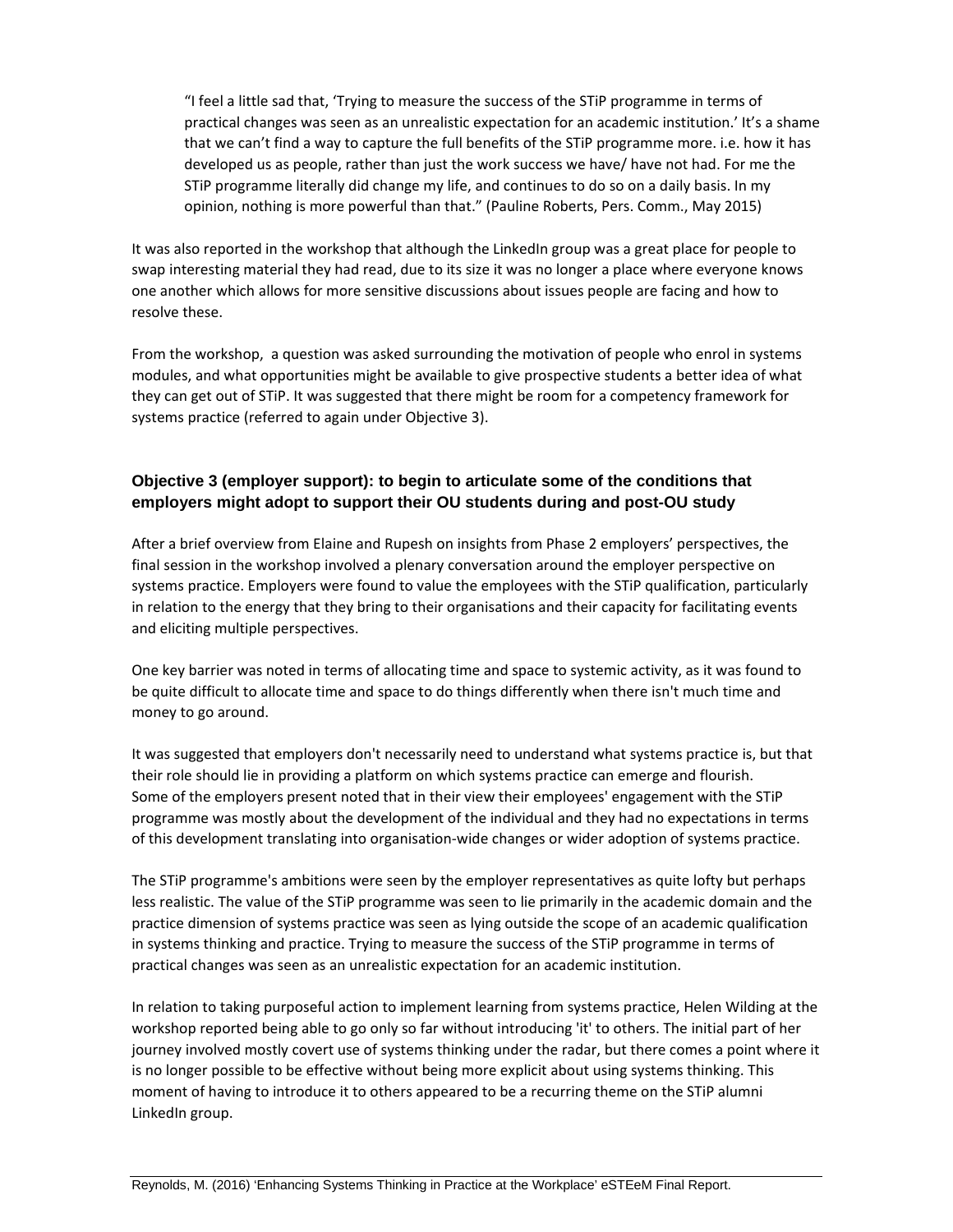Some key Phase 2 findings: applying systems thinking and practice in the workplace involved lots of alumni reportedly having to practice systems covertly, as the terminology and language was found to be potentially off-putting and overly academic. Another obstacle involved workload pressures, where there was not sufficient time and money available to apply systems ideas, resulting in reverting back to normal patterns of behaviour.

A number of issues surfaced during the small group work sessions in the London workshop which were shared in the plenary session, both in terms of stakeholders' experience of the systems thinking in the workplace dynamic and in terms of how this dynamic could be improved.

Some key issues raised:

- The context of the institution where systems practice is tried out has a big influence on its likely success, with some industries being more receptive than others
- The need for pragmatic arguments for systems practice to satisfy pragmatists who are mostly interested in pragmatic tools and less in visionary attempts at large‐scale change
- The importance of pre-engagement contracting as lots of organisations ask for change but actually prefer the status quo once changes start to be delivered
- Organisations perceiving STiP to be mostly about individual development and do not have expectations that this individual development will lead to organisation level changes
- The language used in systems thinking and practice can create resistance due to it being perceived as overly academic
- The difficulty in trying to explain what systems thinking is and how it can help improve an organisation. This requires a certain level of confidence on the side of the practitioner.
- The issue of visibility and whether people are more interested in the outcomes of what STiP delivers rather than the journey that leads to these outcomes

A number of improvements were also identified which could enhance the effectiveness of the systems thinking in the workplace dynamic. These included:

- Professional recognition / accreditation of systems practitioners leading to an understanding out there where organisations can adopt the tools and principles
- Systems practitioners applying their own thinking to their own situations rather than merely being evangelical about systems practice without demonstrating its value
- Being more mindful of the power that systems tools and ideas wield and how this might affect existing power relationships within an organisation ‐ thus the need for mindful application
- The need for a good relationship between the employer and a STiP student due to the importance of workplace support and the isolation of having to practice without support from management
- The image of the iceberg to show improvement you only have to show the tip of the iceberg to begin with and over time you can show more
- The importance for the employer to give permission to fail when students are just setting out trying to make improvements using systems ideas in the workplace
- The need to push for the notion that a greater understanding of a situation is a useful outcome of systems thinking in itself

**Objective 4 (educators support): to elicit opportunities for meaningful feedback from employers mediated by our STiP alumni regarding particular challenges and opportunities of integrating systems thinking in work practice.**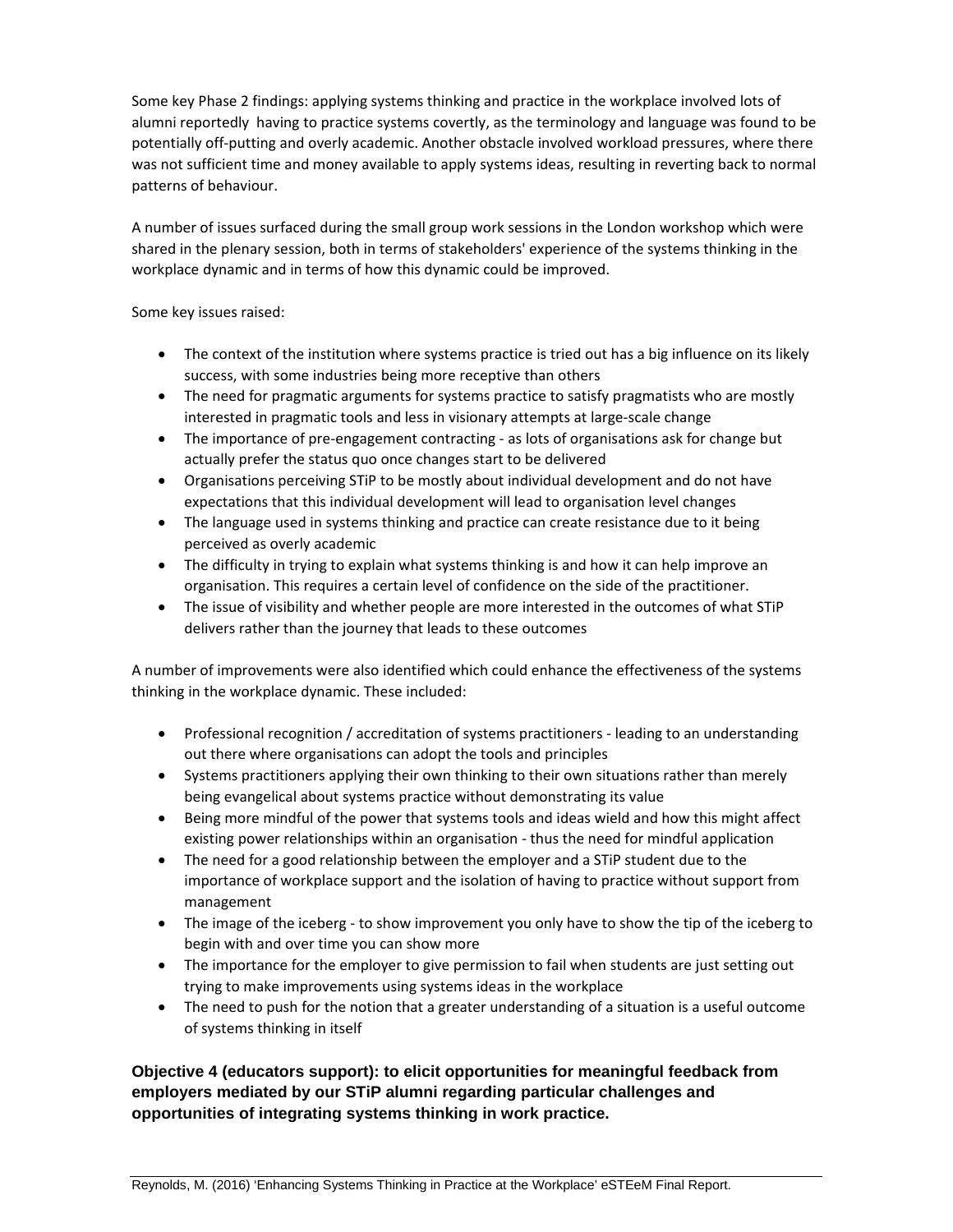The deliberations in phase 3 of the project drew upon some initial potential ideas of impact generated in conversations with the alumni STiPers and employer‐partners in phase 2.

Respondents of Elaine Wedlock in Phase 2 mentioned the following issues in the teaching of systems that might impact future development of the STiP programme:

- refresher courses.
- professionalization of systems,
- alumni meetings and support,
- face to face tutorial and peer group meetings, and
- further case studies to demonstrate how other people have applied it successfully.

Phase 2 conversations in particular raised a number of questions‐sets that could also impact on future student learning and teaching strategies (cf. reflections from Rupesh Shah):

- 1. How does a STIPer decide when to come out of the radar? What tests, trials and information do they use? What feedback or information suggests pushing things further?
- 2. How can the STIPer use external champions effectively in creating space for developing their own practice?
- 3. How can non‐verbal aspects of systems practice be validated for contexts of application that privilege verbal knowing?
- 4. How can the relational dynamic between StiPer and employeer be used to support application of systems thinking ideas?
- 5. How might employers and employees be supported to jointly develop different action logics through and with the attempts to apply systems thinking ideas ?
- 6. How can those with wider appreciation of potential but more constraining contexts be supported in applying Systems Thinking ideas? Similarly, how can those with potentially more enabling contexts be encouraged to develop their ambition for using Systems ideas?

Several viewpoints expressed the idea that Systems thinking ought to be embedded a lot more in subject areas which link to systems thinking, such as geography, arts and languages. A few issues were noted in relation to this idea around the need for (and constraints in) interdisciplinary working and the institutional arrangements which produce a competitive dynamic in which faculties compete for students.

At the workshop, Martin Reynolds presented three of the key challenges around teaching systems thinking in practice. These challenges were articulated as:

- Course design and all associated institutional processes and practices are inherently systematic. The first challenge here involves translating a systemic subject matter into a pedagogy which is largely and necessarily systematic (with formal linear progression through materials, cut‐of‐dates for assessments, within a fixed time period of 6 months per module). Metaphors of bricolage (for TU811) and juggling (for TU812) are helpful devices for capturing the praxis tension between being systemic and systematic.
- The second challenge for STiP modules involves using the workplace as a resource for developing systemic practice. TU812 does this in part by using the notions of social learning, landscapes of practice, and communities of practice, whereas TU811 emphasises the notion of reflective practice in relation to learning from the application of systems ideas in a work context. Learning from the work experience may have unintended consequences on work relations.
- The third challenge constitutes the evaluation of learning in relation to the design turn. This requires some form of formative evaluation in a way which benefits the students as well as their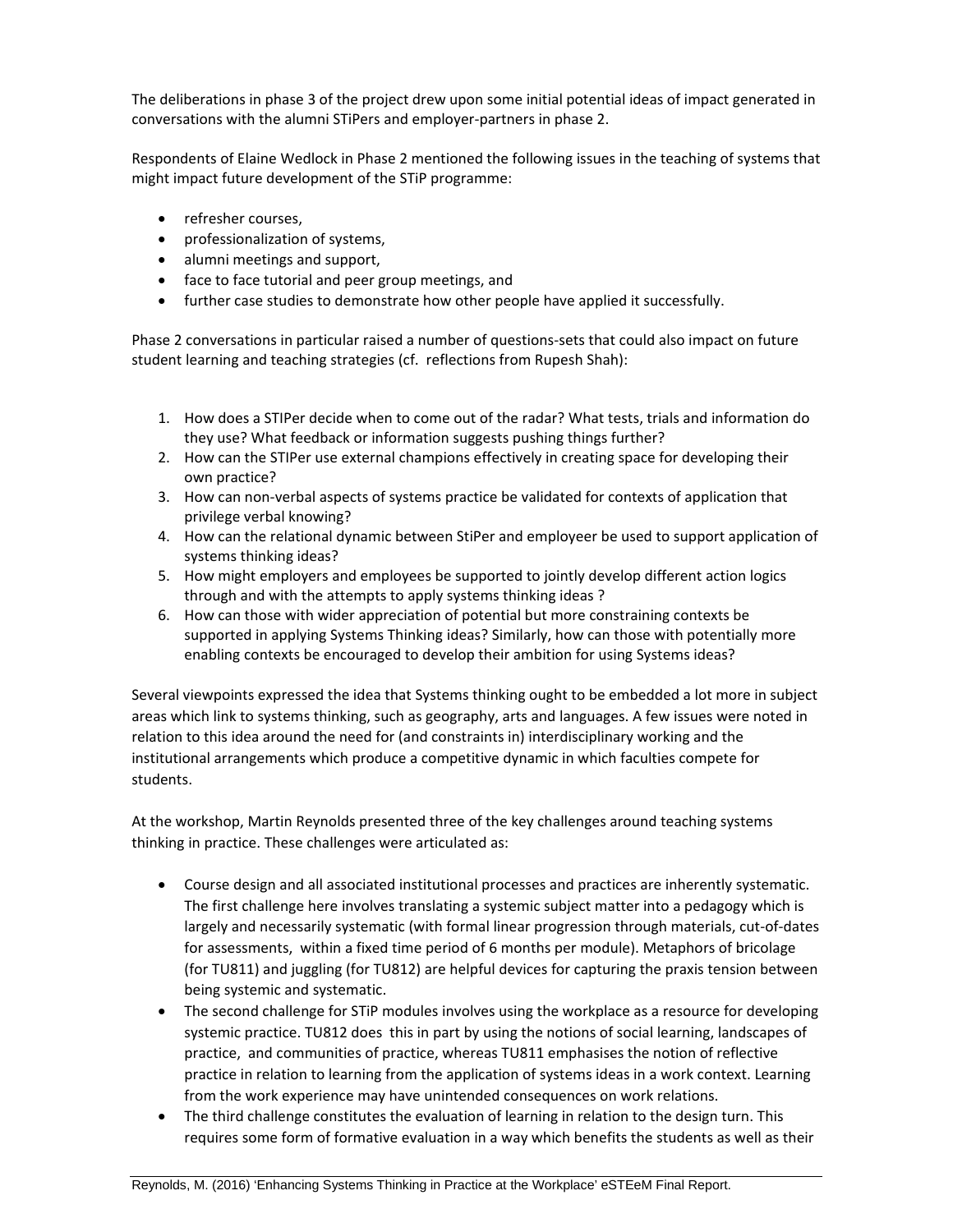employers. This raises some issues in relation to the institutional validity (at the University and in other workplaces) of formative evaluation compared with mainstream demands for summative evaluation (e.g. performance indicators).

Ray Ison later invoked the design turn and reframed the conversation from one which focuses on how the OU could improve its offering to students to focus instead on the question of how the OU can support alumni and employers to develop systems practice in their own context and how we can build a self‐sustaining community of practice.

Some initial recommendations for systemic redesign can be summarised (adapted from Shah et al., 2015).

#### *During study through improved learner support*

- 1. Enhancing appreciation of student learning journeys amongst module teams. During the research one of the sense making devices developed by the team was a series of archetypes of systems learners. These archetypes attempt to explain some of the variety in learning experiences that we heard about in our interviews through the mode of a series of archetypal systems learners. By use of systems archetypes by tutors it might be possible to develop more targeted support for developing practice both during and upon exit.
- 2. Challenge 'turf wars' and methodological 'purism' amongst advovates of systems thinking in favour of more adaptive sense of systems practice as 'bricolage', which may include using nonsystems methodologies to achieve systemic outcomes.

### *Outside study by shaping the landscape for practice*

- 3. Promote varied forms of action learning amongst alumni using the online alumni group. Many of these members are not graduates of the postgraduate study programme. According to some of the alumni the quality of mutually supportive inquiry that the online group is more limited compared to that experienced in the online forums which are part of the learning experience whilst studying. Given that one of the challenges for alumni has been to develop and extend their agency and the potential role that collaborative inquiry might be able to play, we see that facilitated action learning may contribute to the development of qualities of systems practice. This support would need to be tailored to the varying qualities and purposes that alumni have upon leaving the programme.
- 4. Improve workplace appreciation of contribution/offer from systems thinking skills and systems practitioners. One of the issues for those seeking to encourage greater application by learners of systems thinking in their workplace is the significant role that sponsors, line-managers and employees have to play in the quality of application. One possible direction for enhancing this appreciation would be to conduct coaching with employers of systems alumni as they seek to apply systems thinking. An employer who, for example, simply sees systems learning as an example of personal development and growth may not necessarily see the potential role that a systems practitioner has to offer in terms of supporting alumni to develop their practice in way that can facilitate 'out of frame' transformation and systemic change. A tension within this will be the extent to which interaction with employers can be designed to help them see the possibilities of systems thinking.
- 5. Growing a repository of cases through which to appreciate insights about practice and impact. The challenge for developing a systems practitioner is in order to make their practice overt might be met in some way by being able to have better access to data and accounts of the effects of systems practice in a range of domains, both within their own fields and outside. However, there is also another question here as to whether there is any need to make systems practice more overt; does the notion of covert or hidden practice have particular disadvantages or problems?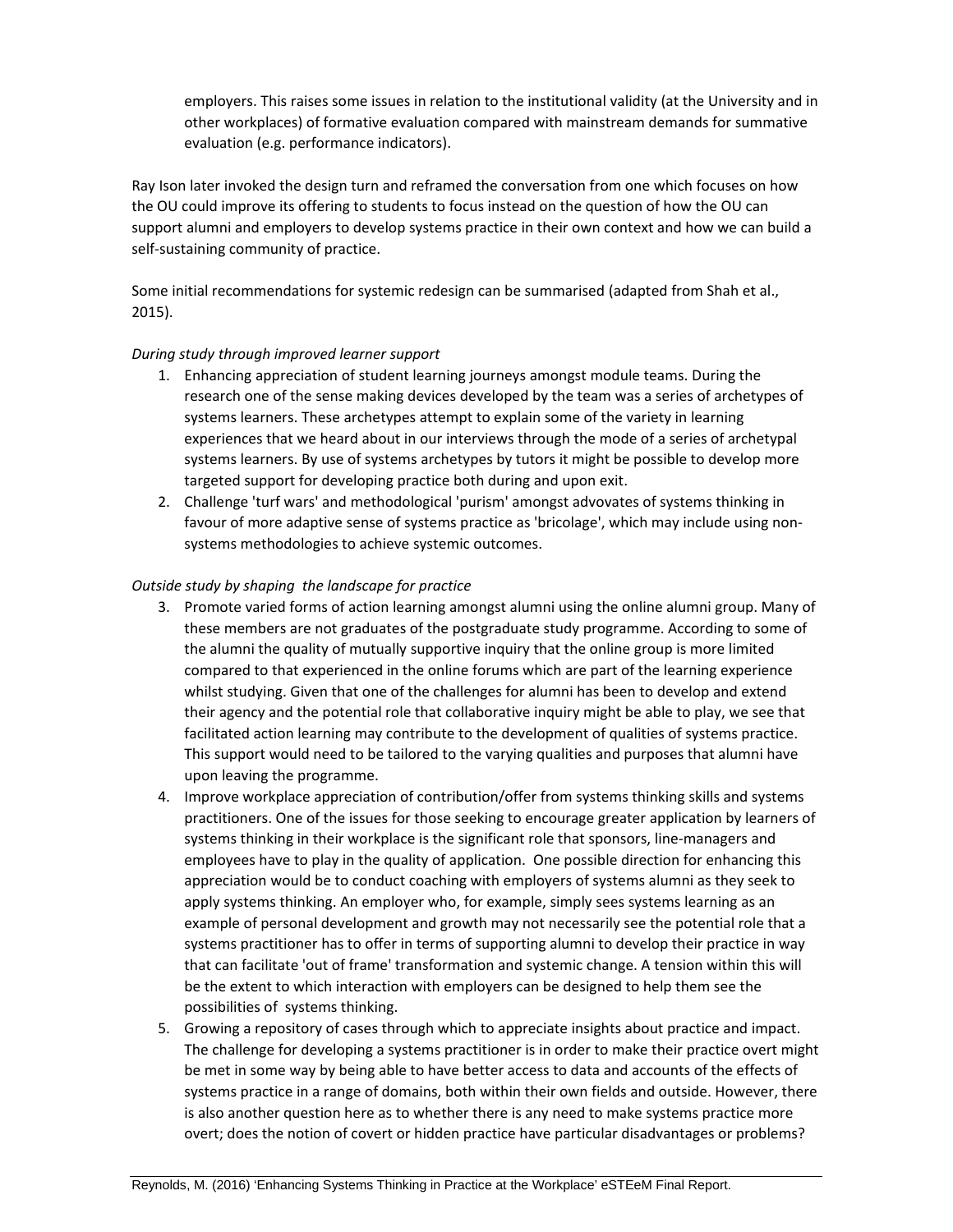6. Developing professional recognition and actively shaping the image of a successful systems practitioner. One framing for these various activities is to generate demand for competence in systems thinking. An idea that is emerging along these lines is the development of a competency framework for systems thinking in practice. A challenge in the development of such frameworks is balancing breadth of coverage against applicability across a wide range of roles and functions, and allowing adaptability of praxis rather than prescribing best practice. This tension is perhaps further exacerbated by the way in which systems thinking can function as a meta‐discipline within any number of professional areas of practice.

Chris Blackmore introduced the PFMS (practitioner, frameworks, methods, situation) model (Fig. 3 (a)) to draw out some dimensions of practice as a way of framing inquiry for the London workshop. The model itself may be helpful in delineating some initial types of 'conversation' required to bridge the gap in pedagogic innovation. Key questions posed in relation to the interconnections within the PFMS model can be summarised:

- 1. P/F: What change in thinking and *understanding* might enable better appreciation of systems practice (amongst those in the situation)?
- 2. P/M: What change in *practices* (use of tools, techniques, methods amongst 'practitioners') might enable better appreciation of systems practice?
- 3. S/P: What *institutional arrangements* might be experienced as enabling by a systems practitioner?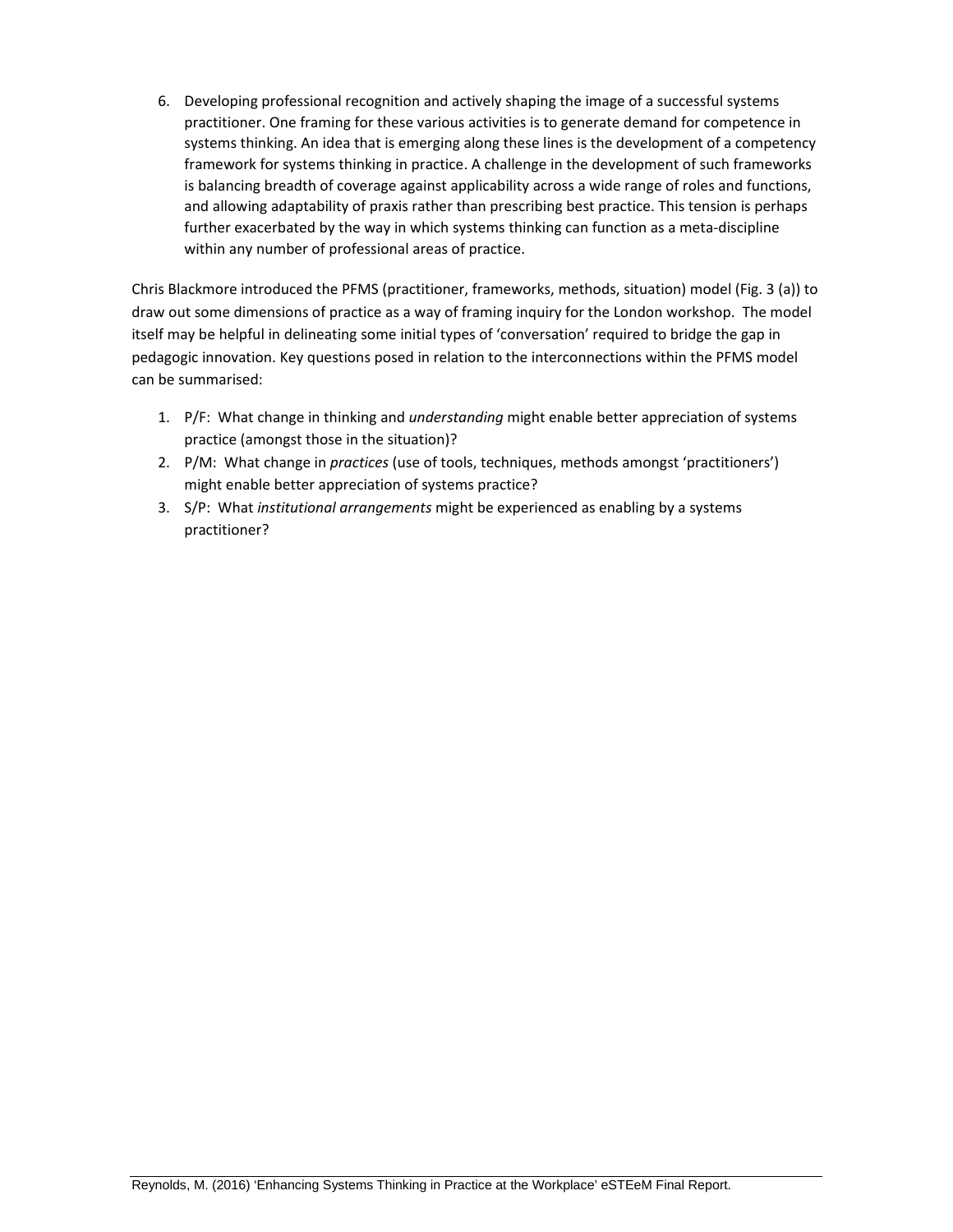

(b) understanding practice 1 (b) understanding practice 2

# **Figure 3 Two Iterations of the PFMA Model** (adapted from Ison, 2010)

Two types of 'conversation' around understanding practice appear manifest in the PFMA model:

- 1. Reflective conversation between a practitioner and the situation ‐ item (a) in Fig.3 ‐ whereby a practitioner framing an understanding of the situation
- 2. Reflexive conversation between a practitioner and the situation item (b) in Fig.3 whereby a practitioner is not only framing an understanding of the situation but also framing an understanding of his/her effects on a situation through the 'conversation' of the inquiry process

These two conversations might be regarded as constituting a first-order level of conversation – with a focus on *understanding* practice. Two other levels of 'conversation' might also be expressed as part of praxis (cf. Reynolds, 2014). A second‐order level of conversation amongst practitioners has a focus on *practice*; that is, conversations that actually engage multiple perspectives of differing stakeholders, for example, students, alumni, employers, and educators. A third-order level of conversation requires reflection on boundaries (or framings) used to make first-order and second-order conversations more meaningful and ethically transformative (see Reynolds, 2014 for further discussion on three orders of conversation in systems thinking in practice).

The institutional boundaries affecting STiP were addressed in a complementary workshop held in 2015. During the eSTEeM inquiry the STiP team (Blackmore, Ison, and Reynolds) organised a one‐day workshop (June, 2015) to explore different scenarios of future STiP development. The workshop involved three ALs, the External Examiner (Stephen Sterling), and the External Assessor (Ron Summers). Six scenarios (Appendix N) representing different sets of boundaries were explored:

1. Investing and expansion

 $\overline{a}$ 

- 2. Internal manoeuvring (using available OU resources etc.)
- 3. Developing demand‐pull (alternative marketing etc.)
- 4. Quality improvement (online, assessment etc.)
- 5. Curriculum partnerships (face-to-face/ coaching/ employer engagement etc.)
- 6. STiP II initiatives (ASTiP<sup>1</sup> group third mission and research activities)

Reynolds, M. (2016) 'Enhancing Systems Thinking in Practice at the Workplace' eSTEeM Final Report.

<sup>&</sup>lt;sup>1</sup> Applied Systems Thinking in Practice group situated as a research grouping within the School of Engineering and Innovation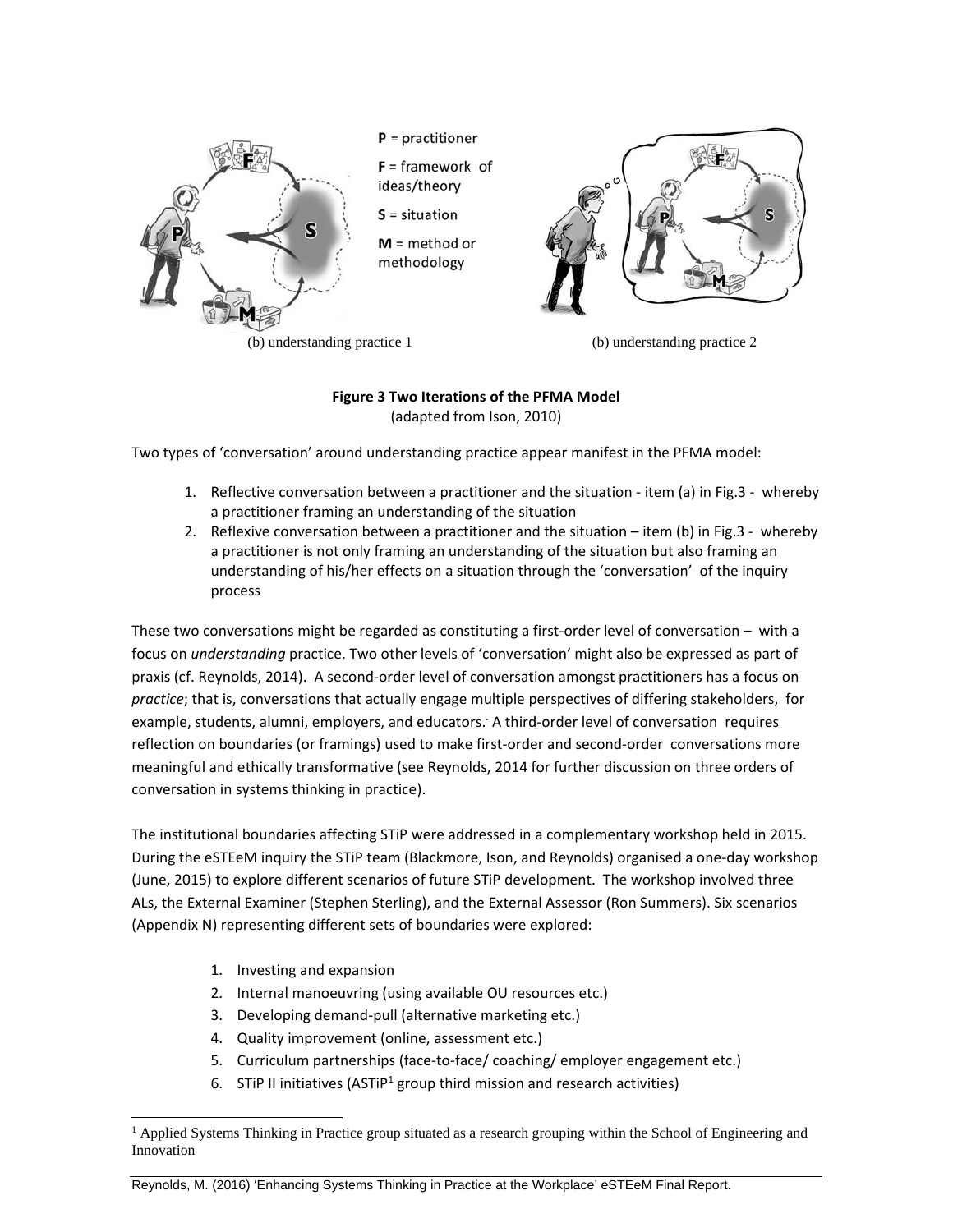Scenarios 1‐4 focus more on the internal boundaries of the OU, whilst scenario 6 relates more to external boundaries. The eSTEeM project relates primarily to Scenario 5 but invites attention to all five of the other scenarios.

Since this workshop, STiP core team have had to make decisions on whether to extend or refresh the programme since the last scheduled presentation of STiP core modules is in 2017. Given the findings and experience of eSTEeM project, the ideal situation would be to extend the core modules for up to four years, but with the proviso of having appropriate time, personnel, finance and other resources provided for investment and expansion (Scenario 1). Other scenarios also relate to eSTEeM findings including: making use of existing OU resources such as the expertise and experiences of STiP tutors and alumni (Scenario 2); engaging more purposefully with employers and alumni to generate more demand‐pull as against conventional use of 'supply‐driven' marketing resources (Scenario 3); improving the quality and effectiveness of collaborative work and peer‐group assessment including use of online resources for tutorials and forum conversations (Scenario 4). Since finishing the project one of our eSTEeM researchers – Dr Rupesh Shah – has been provided a modest tutor-consultancy contract to explore the possibilities of OU leading on the development of a competency framework for systems thinking in practice, which might again serve to generate a demand‐pull (Scenario 3) as part of a wider ASTiP initiative (Scenario 6).

Scenario 6 also dovetails with objective 5 of the eSTEeM project.

# **Objective 5: to explore possibilities of making a wider research bid to funding bodies like HEFCE and/or EPSRC to explore relevance of findings to other areas of PG offerings**

Another iteration of the systemic inquiry model underpinning this eSTEeM research (Fig. 1) can be adapted for making a wider research bid exploring the implications of findings from an eSTEeM inquiry into the STiP programme of study, to a wider postgraduate pedagogy suitable for distance learning, part‐ time, mature‐age students more generally (see Fig. 4)

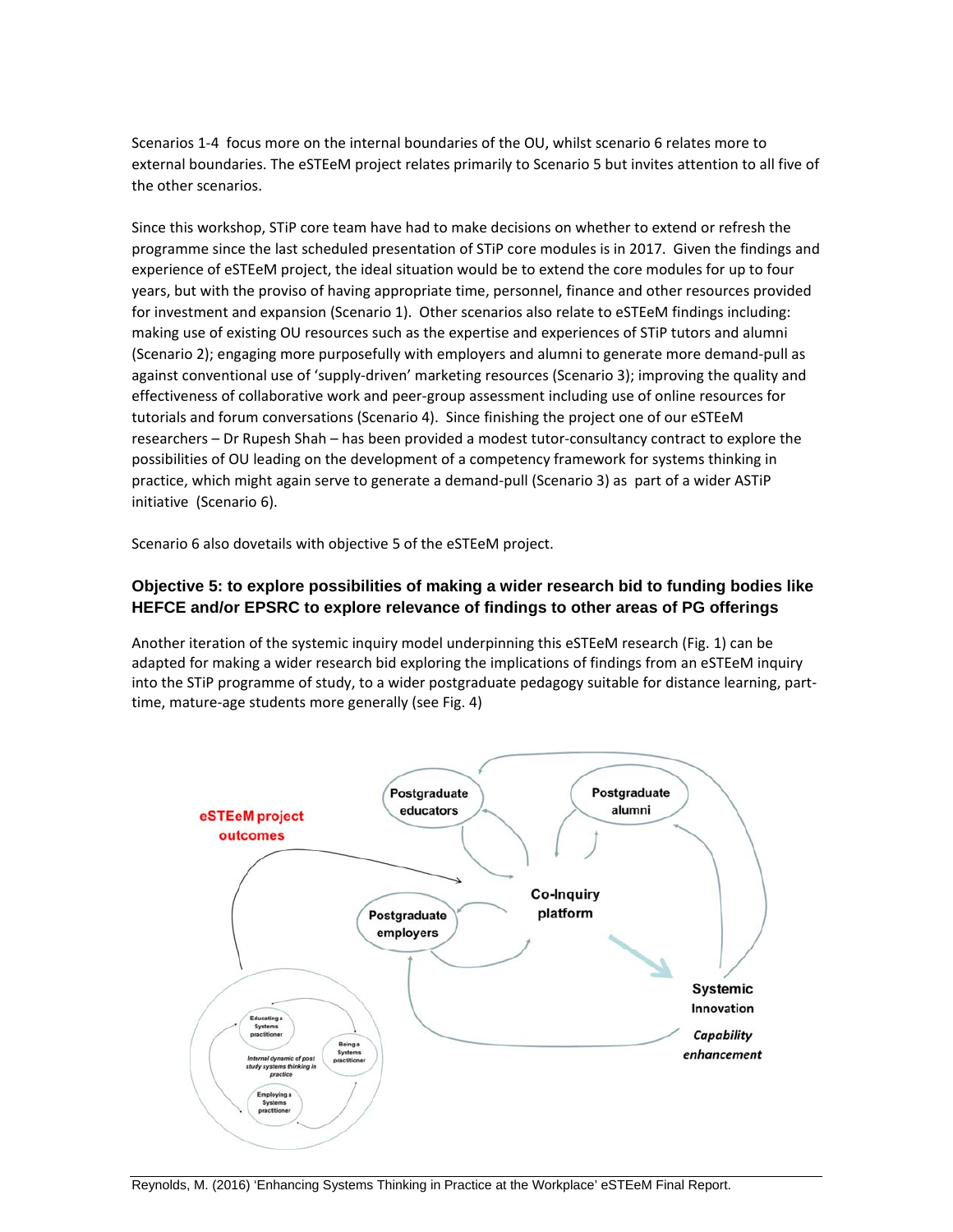### **Figure 4** Research inquiry to enhance capacity for systemic innovation in the workplace for postgraduate students

The model used for guiding systemic inquiry for phase 3 might be used also for guiding pedagogic development of postgraduate delivery more generally, and might also be adapted for describing a wider research endeavour.

Three initiatives are being taken forward arising from this eSTEeM project. First, the eSTEeM team are planning to convert the findings from this report alongside the initial paper drafted by Shah et al (2015) and publications already linked with the project, into a formal paper for a refereed journal. Second, members of the team are exploring possibilities of joining the REF group on Education as a platform of developing the findings into research proposals. Third, an ongoing consultancy involving two of the eSTEeM team (Shah and Reynolds) is working alongside other interested external parties on developing a further research initiative around involving The Open University as a lead academic initiator for some form of innovative competency framework around systems thinking in practice.

#### List of deliverables

Applied Systems Thinking in Practice (ASTIP) Group. School of Engineering & Innovation, Faculty of Science, Technology, Engineering & Mathematics (STEM)

Systems Thinking in Practice Alumni Group

- Blackmore, Chris; Reynolds, Martin; Ison, Raymond and Lane, Andrew (2015). Embedding sustainability through systems thinking in practice: some experiences from the Open University. In: Wyness, Lynne ed.*Education for Sustainable Development Pedagogy: Criticality, Creativity, and Collaboration.* PedRIO occasional papers (8). Plymouth University: Pedagogic Research Institute and Observatory (PedRIO), pp. 32–35
- Blackmore, Chris; Ison, Raymond and Reynolds, Martin (2014). Thinking differently about sustainability: experiences from the UK Open University. In: Filho, Walter Leal; Azeiteiro, Ulisses; Alves, Fátima and Caeiro, Sandra eds. *Integrating Sustainability Thinking in Science and Engineering Curricula.* World Sustainability Series. Cham: Springer, pp. 613–630
- Ison, Ray and Blackmore, Chris (2014). Designing and developing a reflexive learning system for managing systemic change. *Systems*, 2(2) pp. 119–136.

#### Figures and tables

List of figures and tables provided in the report.